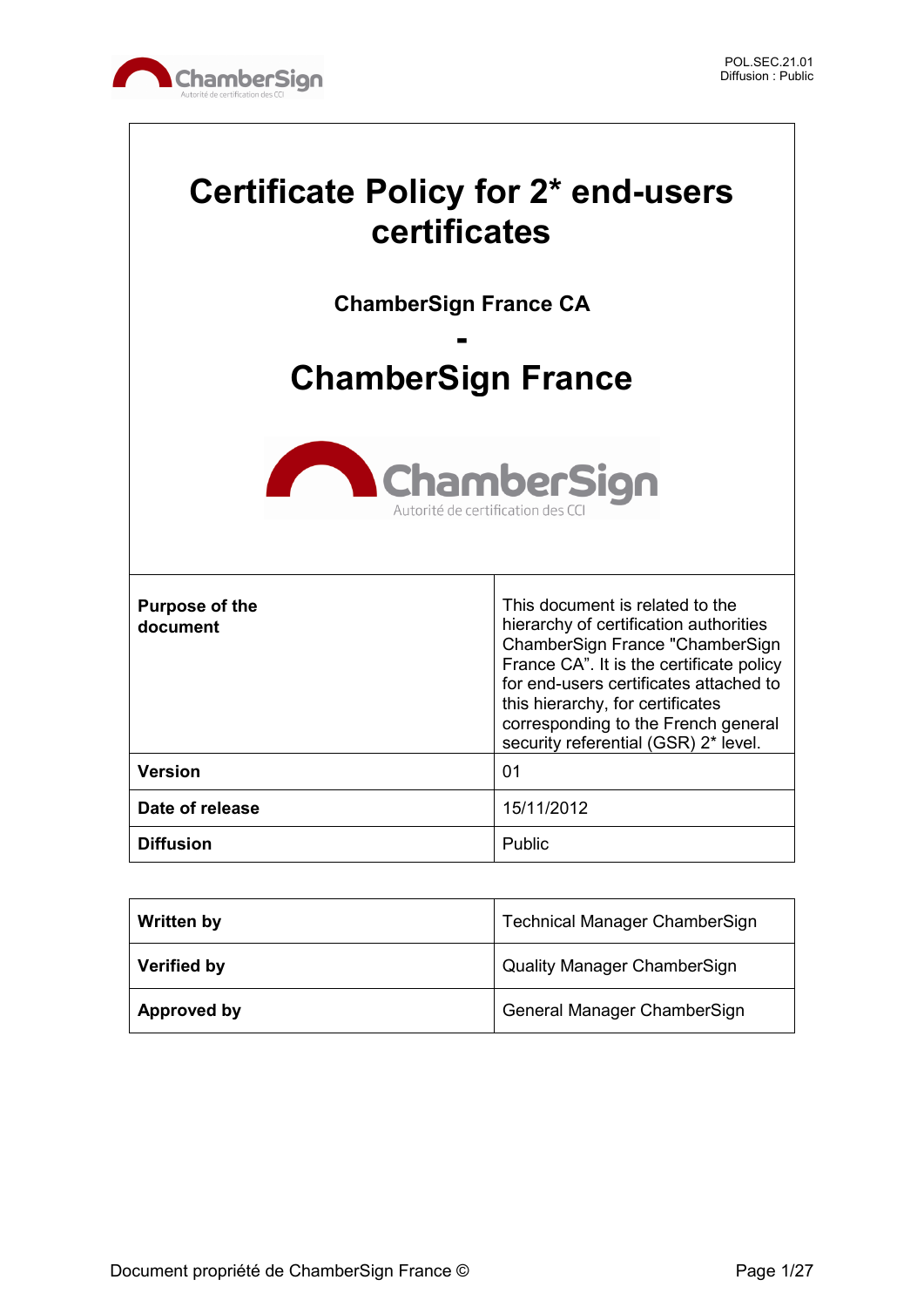

|        | List of diffusion |  |
|--------|-------------------|--|
|        | <b>Functions</b>  |  |
| Public |                   |  |
|        |                   |  |
|        |                   |  |
|        |                   |  |

| <b>Record of versions</b> |                                                                                               |
|---------------------------|-----------------------------------------------------------------------------------------------|
| Version                   | Nature of the evolutions                                                                      |
|                           |                                                                                               |
|                           |                                                                                               |
| 01                        | Modification of the validity length of CRL (§4.9.7) and of the certificate<br>acceptation way |
| 00                        | Creation                                                                                      |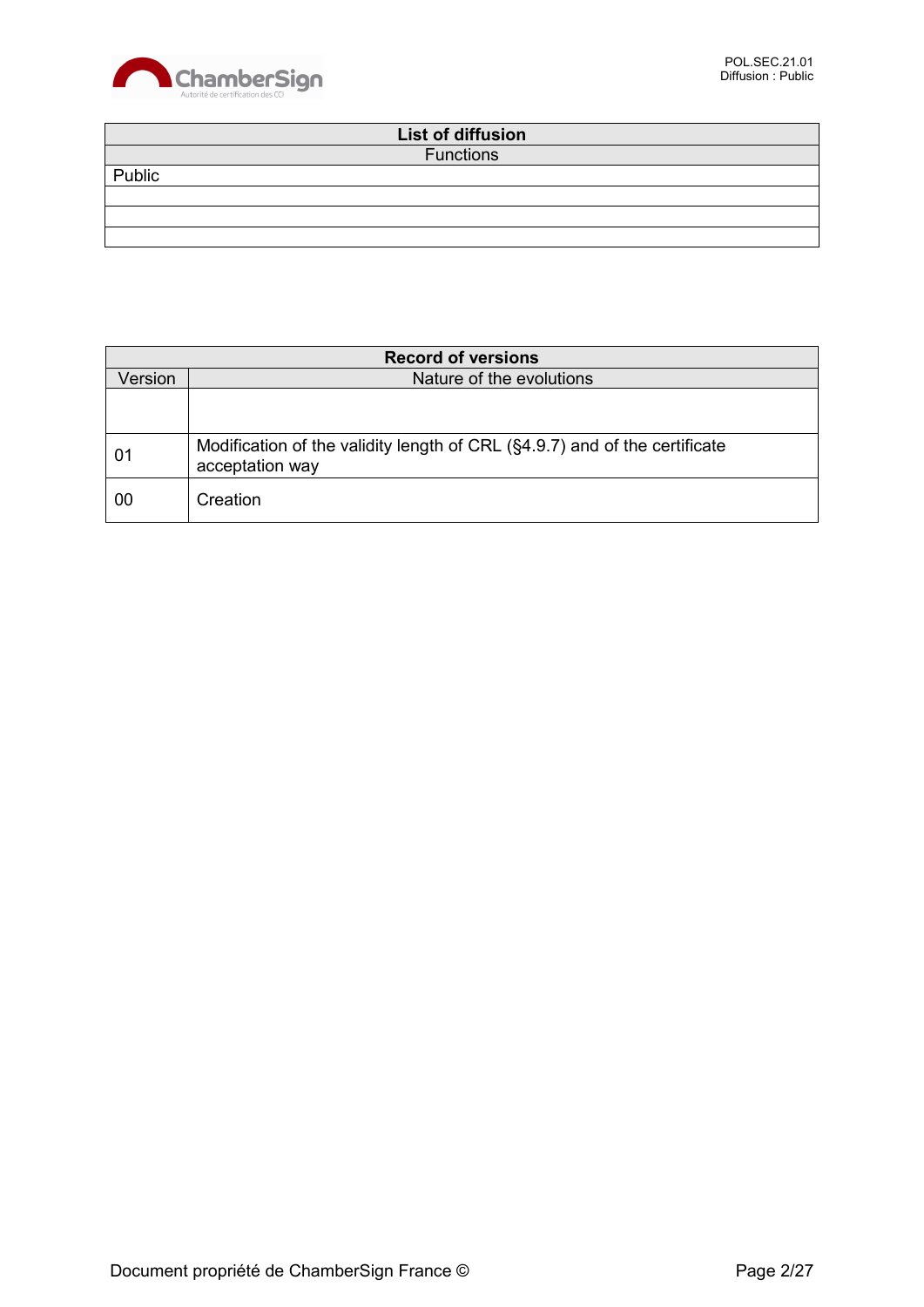

## **TABLE OF CONTENT**

|    | 1.1.   |                                                                     |  |
|----|--------|---------------------------------------------------------------------|--|
|    | 1.2.   |                                                                     |  |
|    | 1.3.   |                                                                     |  |
|    | 1.4.   |                                                                     |  |
|    | 1.4.1. |                                                                     |  |
|    | 1.4.2. |                                                                     |  |
|    | 1.5.   |                                                                     |  |
|    | 1.5.1. |                                                                     |  |
|    | 1.5.2. |                                                                     |  |
|    | 1.5.3. |                                                                     |  |
|    | 1.5.4. |                                                                     |  |
|    | 1.6.   |                                                                     |  |
|    | 1.6.1. |                                                                     |  |
|    | 1.6.2. |                                                                     |  |
| 2. |        |                                                                     |  |
|    | 2.1.   |                                                                     |  |
|    | 2.2.   |                                                                     |  |
|    |        |                                                                     |  |
|    | 2.3.   |                                                                     |  |
|    | 2.4.   |                                                                     |  |
|    |        |                                                                     |  |
|    | 3.1.   |                                                                     |  |
|    | 3.1.1. |                                                                     |  |
|    | 3.1.2. |                                                                     |  |
|    | 3.1.3. |                                                                     |  |
|    | 3.1.4. |                                                                     |  |
|    | 3.1.5. |                                                                     |  |
|    | 3.1.6. |                                                                     |  |
|    | 3.2.   |                                                                     |  |
|    | 3.2.1. |                                                                     |  |
|    | 3.2.2. |                                                                     |  |
|    | 3.2.3. |                                                                     |  |
|    | 3.2.4. |                                                                     |  |
|    | 3.2.5. |                                                                     |  |
|    | 3.2.6. |                                                                     |  |
|    | 3.3.   |                                                                     |  |
|    | 3.4.   |                                                                     |  |
|    | 4      | CERTIFICATE LIFE-CYCLE OPERATIONAL REQUIREMENTS15                   |  |
|    | 4.1.   |                                                                     |  |
|    | 4.1.1. |                                                                     |  |
|    | 4.1.2. |                                                                     |  |
|    | 4.2.   |                                                                     |  |
|    | 4.3.   |                                                                     |  |
|    | 4.3.1. |                                                                     |  |
|    | 4.3.2. | Notification to subscriber by the CA of issuance of certificate 16  |  |
|    | 4.4.   |                                                                     |  |
|    | 4.4.1. |                                                                     |  |
|    | 4.4.2. |                                                                     |  |
|    | 4.4.3. | Notification of certificate issuance by the CA to other entities 16 |  |
|    | 4.5.   |                                                                     |  |
|    | 4.5.1. |                                                                     |  |
|    | 4.5.2. |                                                                     |  |
|    | 4.6.   |                                                                     |  |
|    | 4.7.   |                                                                     |  |
|    | 4.7.1. |                                                                     |  |
|    |        |                                                                     |  |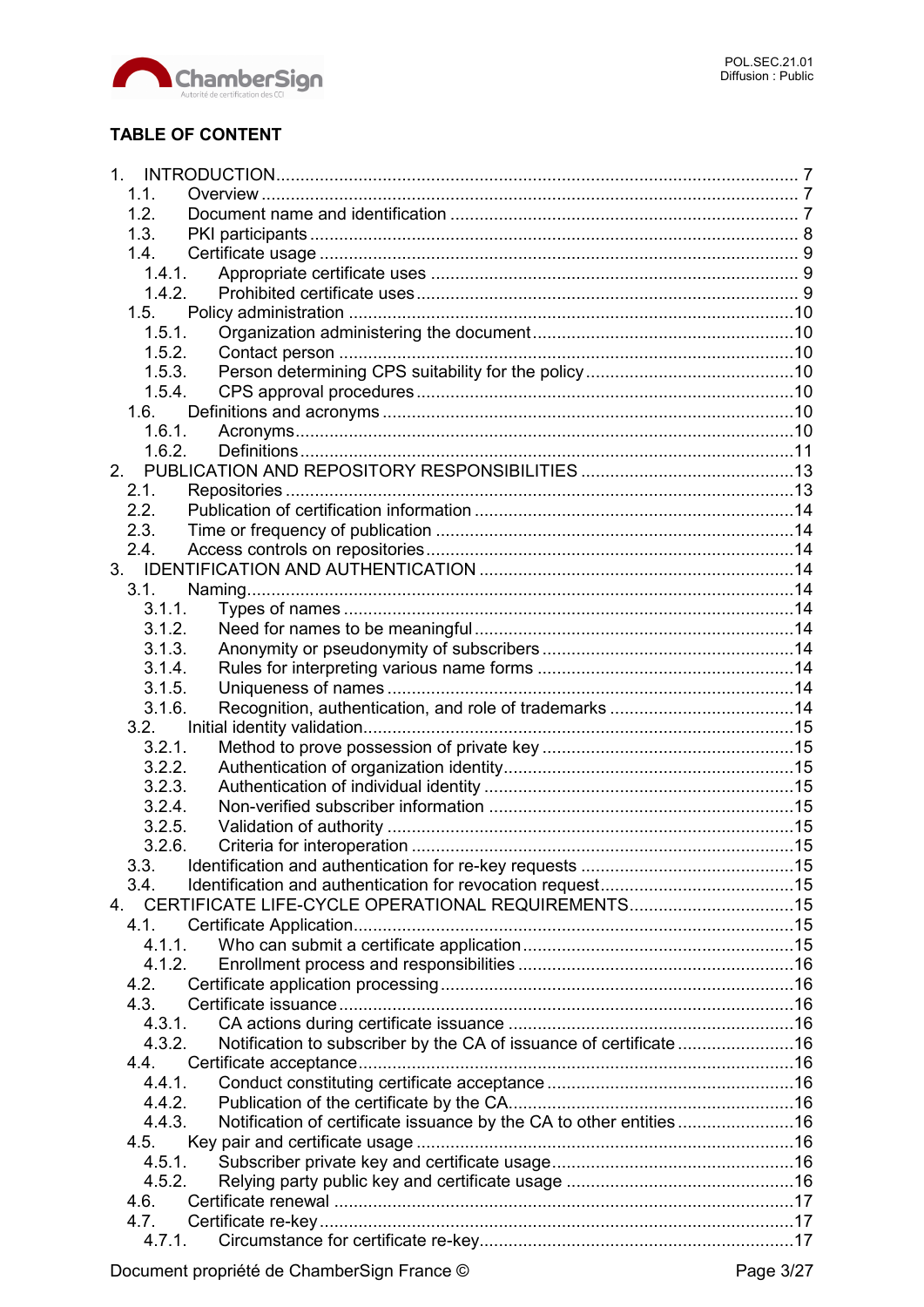

|         | Autorité de certification des CCI                                       |  |
|---------|-------------------------------------------------------------------------|--|
| 4.7.2.  |                                                                         |  |
| 4.7.3.  |                                                                         |  |
| 4.7.4.  |                                                                         |  |
| 4.7.5.  | Conduct constituting acceptance of a re-keyed certificate 17            |  |
| 4.7.6.  |                                                                         |  |
| 4.7.7.  |                                                                         |  |
| 4.8.    |                                                                         |  |
| 4.9.    |                                                                         |  |
| 4.9.1.  |                                                                         |  |
| 4.9.2.  |                                                                         |  |
| 4.9.3.  |                                                                         |  |
| 4.9.4.  |                                                                         |  |
| 4.9.5.  |                                                                         |  |
| 4.9.6.  |                                                                         |  |
| 4.9.7.  |                                                                         |  |
| 4.9.8.  |                                                                         |  |
| 4.9.9.  |                                                                         |  |
| 4.9.10. |                                                                         |  |
| 4.9.11. |                                                                         |  |
| 4.9.12. |                                                                         |  |
| 4.9.13. |                                                                         |  |
| 4.9.14. |                                                                         |  |
| 4.9.15. |                                                                         |  |
| 4.9.16. |                                                                         |  |
|         |                                                                         |  |
|         |                                                                         |  |
| 4.10.1. |                                                                         |  |
| 4.10.2. |                                                                         |  |
| 4.10.3. |                                                                         |  |
| 4.11.   |                                                                         |  |
| 4.12.   |                                                                         |  |
|         | 5. FACILITY, MANAGEMENT, AND OPERATIONAL CONTROLS20                     |  |
| 5.1.    |                                                                         |  |
| 5.2.    |                                                                         |  |
| 5.3.    |                                                                         |  |
| 5.4     |                                                                         |  |
| 5.5.    |                                                                         |  |
| 5.6.    |                                                                         |  |
| 5.7.    |                                                                         |  |
| 5.8.    |                                                                         |  |
|         |                                                                         |  |
| 6.1.    |                                                                         |  |
| 6.2.    | Private Key Protection and Cryptographic Module Engineering Controls 21 |  |
| 6.3.    |                                                                         |  |
| 6.4.    |                                                                         |  |
| 6.5.    |                                                                         |  |
| 6.6.    |                                                                         |  |
| 6.7.    |                                                                         |  |
| 6.8.    |                                                                         |  |
|         |                                                                         |  |
|         |                                                                         |  |
| 8.1.    |                                                                         |  |
| 8.2.    |                                                                         |  |
| 8.3.    |                                                                         |  |
| 8.4.    |                                                                         |  |
| 8.5.    |                                                                         |  |
| 8.6.    |                                                                         |  |
|         |                                                                         |  |
| 9.1.    |                                                                         |  |
|         |                                                                         |  |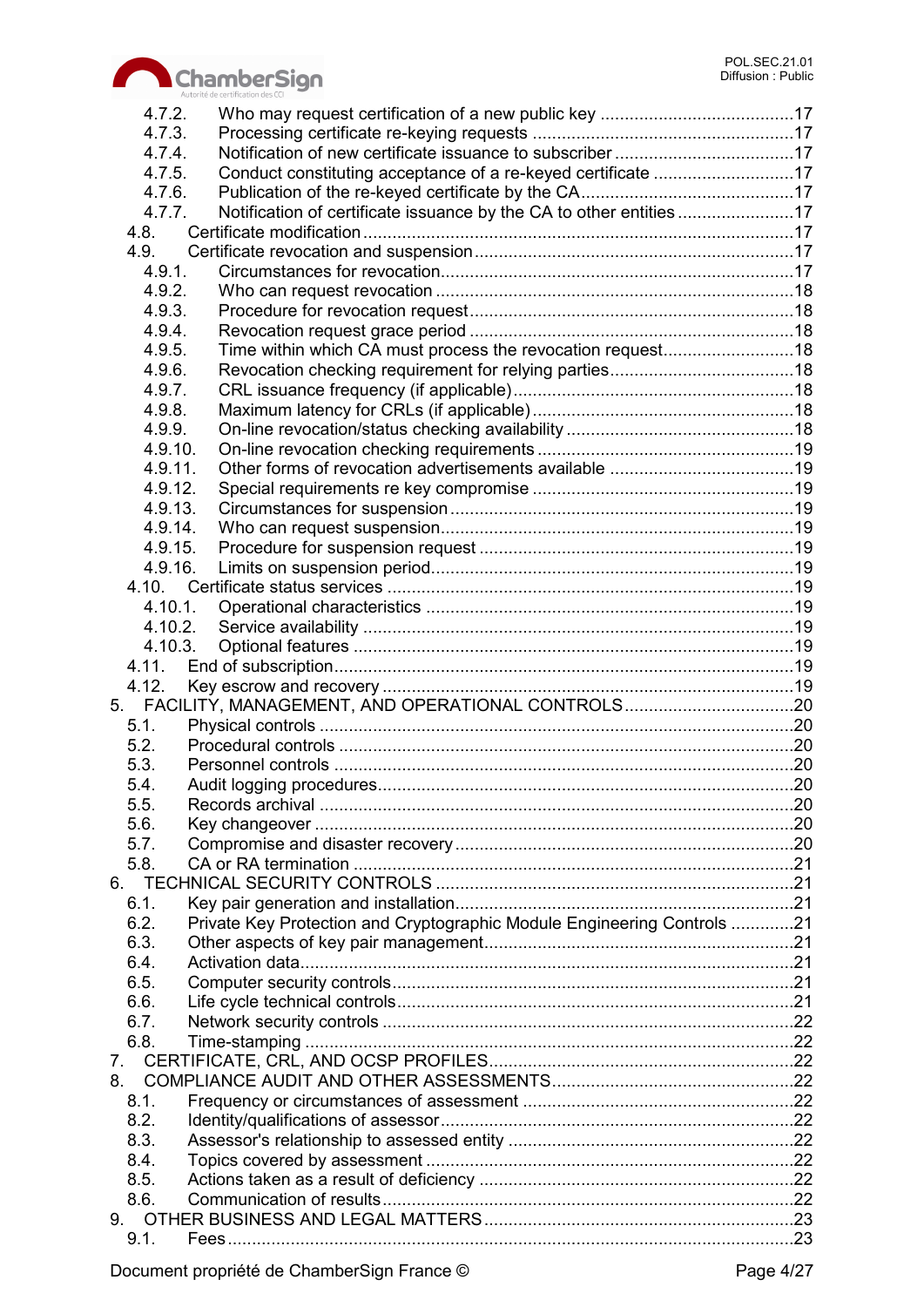

|      | 9.1.1.           |  |
|------|------------------|--|
|      | 9.1.2.           |  |
|      | 9.1.3.           |  |
|      | 9.1.4.           |  |
|      | 9.1.5.           |  |
|      | 9.2.             |  |
|      | 9.2.1.           |  |
|      | 9.2.2.           |  |
|      | 9.2.3.           |  |
|      | 9.3.             |  |
|      | 9.3.1.           |  |
|      | 9.3.2.           |  |
|      | 9.3.3.           |  |
|      | 9.4.             |  |
|      | 9.4.1.           |  |
|      | 9.4.2.           |  |
|      | 9.4.3.           |  |
|      | 9.4.4.           |  |
|      | 9.4.5.           |  |
|      | 9.4.6.           |  |
|      | 9.4.7.           |  |
|      | 9.5.             |  |
|      | 9.6.             |  |
|      | 9.6.1.           |  |
|      | 9.6.2.           |  |
|      | 9.6.3.           |  |
|      | 9.6.4.           |  |
|      | 9.6.5.           |  |
| 9.7. |                  |  |
| 9.8. |                  |  |
| 9.9. |                  |  |
|      | 9.10.            |  |
|      | 9.10.1.          |  |
|      | 9.10.2.          |  |
|      | 9.11.            |  |
|      |                  |  |
|      | 9.12.<br>9.12.1. |  |
|      | 9.12.2.          |  |
|      | 9.12.3.          |  |
|      | 9.13.            |  |
|      | 9.14.            |  |
|      | 9.15.            |  |
|      | 9.16.            |  |
|      |                  |  |
|      |                  |  |
|      | 9.16.3.          |  |
|      | 9.16.4.          |  |
|      | 9.16.5.          |  |
|      | 9.17.            |  |
| 10.  |                  |  |
| 11.  |                  |  |
| 12.  |                  |  |
|      |                  |  |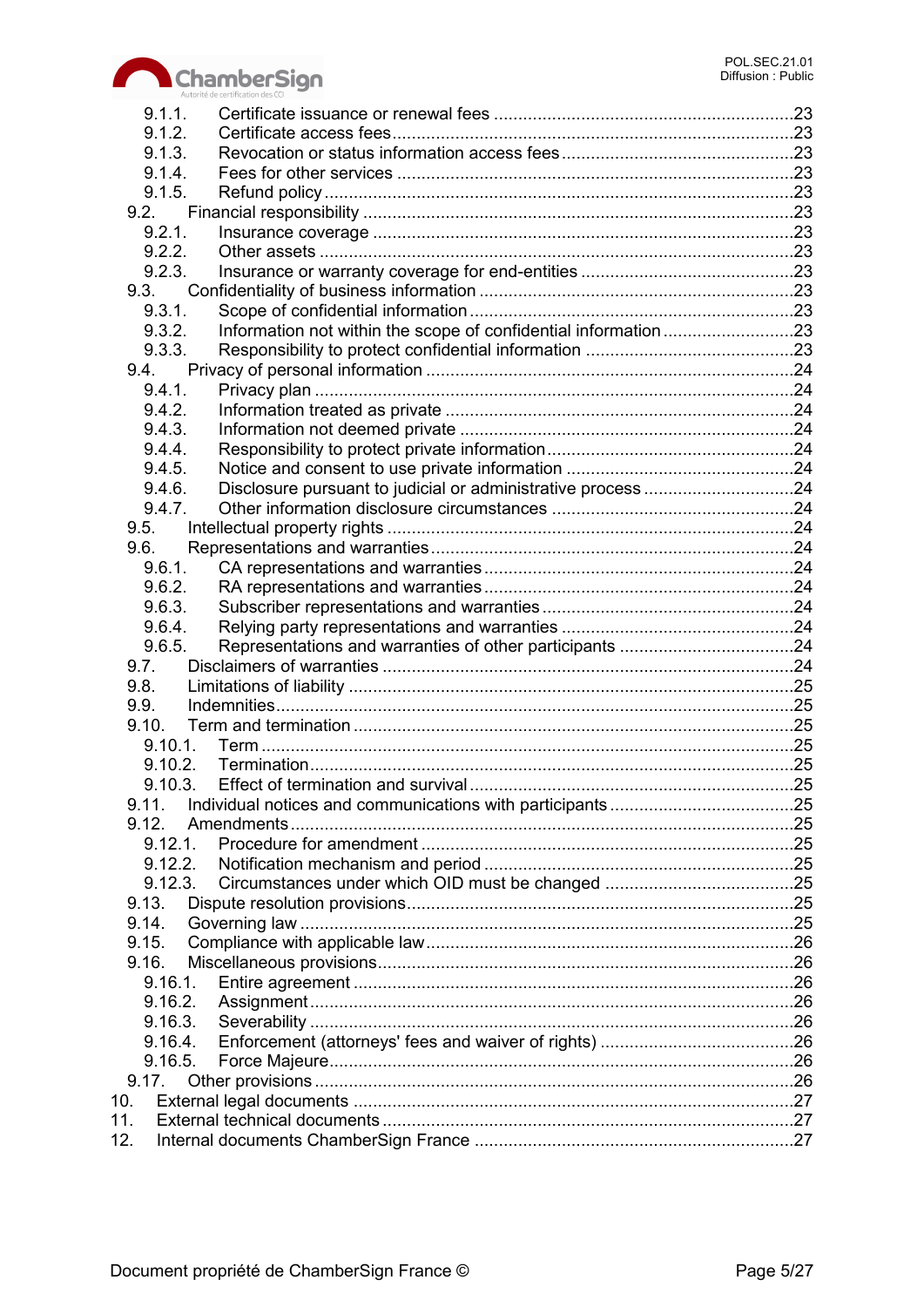

#### **Warning**

This document is protected by the French Code of Intellectual Property of 1<sup>st</sup> July 1992, including those relating to literary and artistic property and copyrights, as well as all applicable international conventions. These rights are the exclusive property of ChamberSign France. The reproduction, representation (including the publication and distribution), in whole or in part, by any means (including electronic, mechanical, optical, photocopying, computer), not previously authorized in writing by ChamberSign France or assigns, is strictly prohibited.

The Intellectual Property Code authorizes, pursuant to Article L.122-5, first, that "copies or reproductions strictly reserved for private use and not intended for use commu e "and, secondly, that the analysis and short quotations for the purposes of example and illustration," any representation or reproduction in whole or in part without the consent of the author or his successors or assigns is prohibited "(Article L.122-4 of the Code of Intellectual Property).

This representation or reproduction, by any means whatsoever, constitutes an infringement punishable by articles L. including 335-2 of the Intellectual Property Code.

This document, property of ChamberSign France, may be granted by licensing all private or public entities who wish to use as part of their certification services.

This English version is a translation of the French version for information only. The only applicable version of this document is the official French version.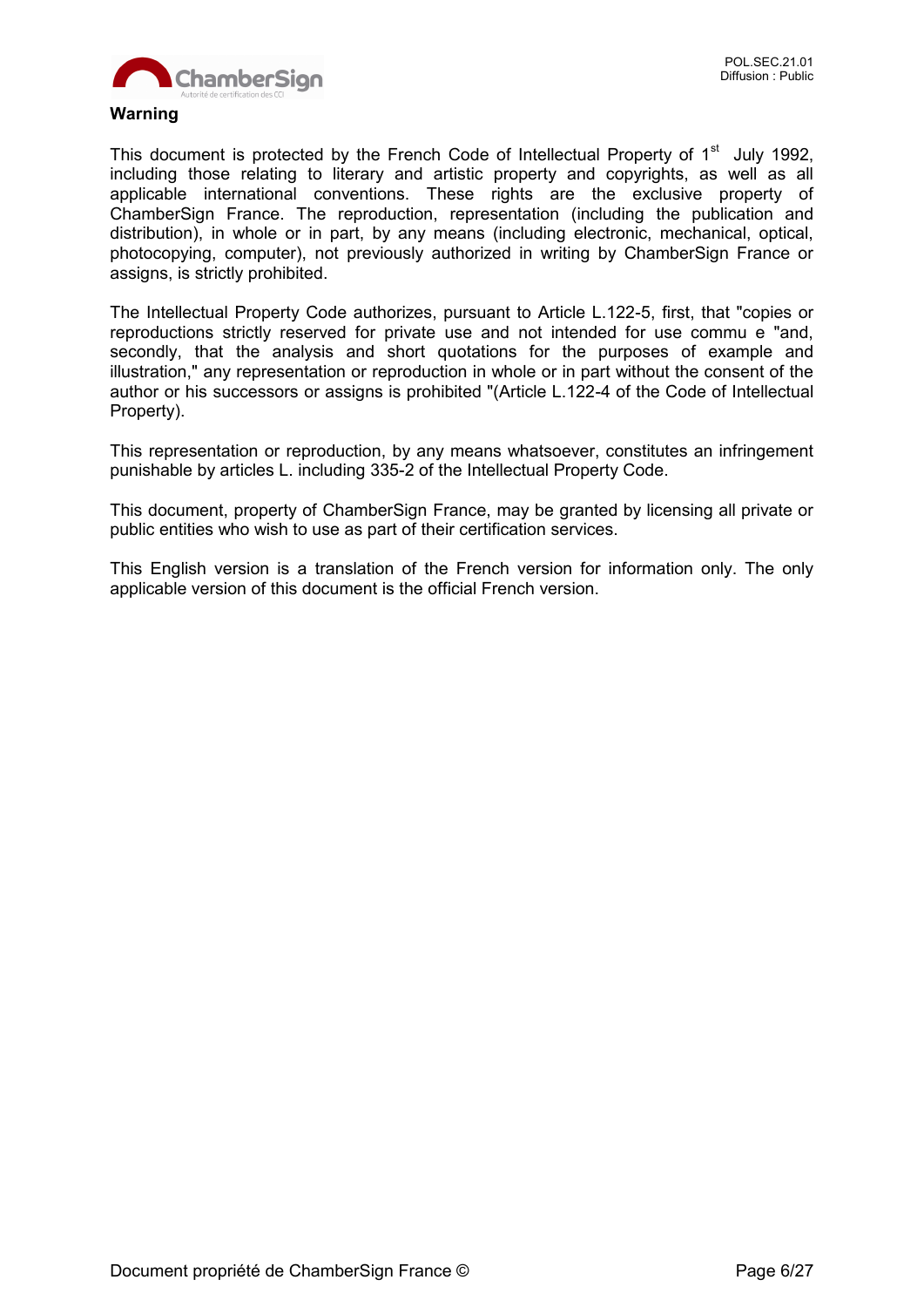

## **1. INTRODUCTION**

## *1.1. Overview*

This document is related to the Public Key Infrastructure (PKI) ChamberSign France (CSF), PKI responsible for managing certificates in the hierarchy "AC ChamberSign France" (called "PKI" in the rest of this document).

It is the Certificate Policies (CP) of the PKI covering certificates for physical person, in conformity with the level \*\* of the general security referential (cf.  $[{\rm RGS]}^{1}$ ).

Its structure is consistent with the document [RFC3647].

The objective of this document is to define the commitments of CSF through the PKI, in issuing and managing certificates for the type mentioned above, throughout their life cycle.

This policies are the foundation of the PKI relations with the outside users (certificate holders and relying parties), but also partners (other PKI which CSF wishes to recognize and from which it wishes to be recognized), public authorities and private assessment and qualification organizations.

However, given the complexity of the elements of both technical and legal content in a certificate policy, especially for non-specialist users, these policies are translated into specific documents for users that are the terms of use. These terms of use correspond to the PKI Disclosure Statement described in [RFC3647].

The commitments agreed in these CP are:

- the requirements imposed by regulations to CSF;
- the objectives set to itself by CSF, regarding the services, the security, the quality and the performance, in order to satisfy the users (certificate holders and relying parties) of its certificates, and be recognized, if necessary, by different patterns of PKI assessment / qualification.

These CP, like other CP from CSF, are public documents. The Certification Practice Statement (CPS) for these CP is a document freely available upon request from CSF. Other documents resulting from this CP and CPS are internal documents to CSF that can be accessed, if necessary, through a confidentiality agreement (external auditors, qualifying bodies, public authorities, etc..).

## *1.2. Document name and identification*

The object identifier (OID) for these CP are:

| CA Certificate: ChamberSign France 2 ** |                        |  |
|-----------------------------------------|------------------------|--|
| Certificate policy                      |                        |  |
| Signature                               | 1.2.250.1.96.1.7.2.1.1 |  |
| Authentication                          | 1.2.250.1.96.1.7.2.2.1 |  |
| Authentication and Signature            | 1.2.250.1.96.1.7.2.3.1 |  |

 $<sup>1</sup>$  See Appendix 1 for the list of references.</sup>

 $\overline{a}$ 

Document propriété de ChamberSign France © Page 7/27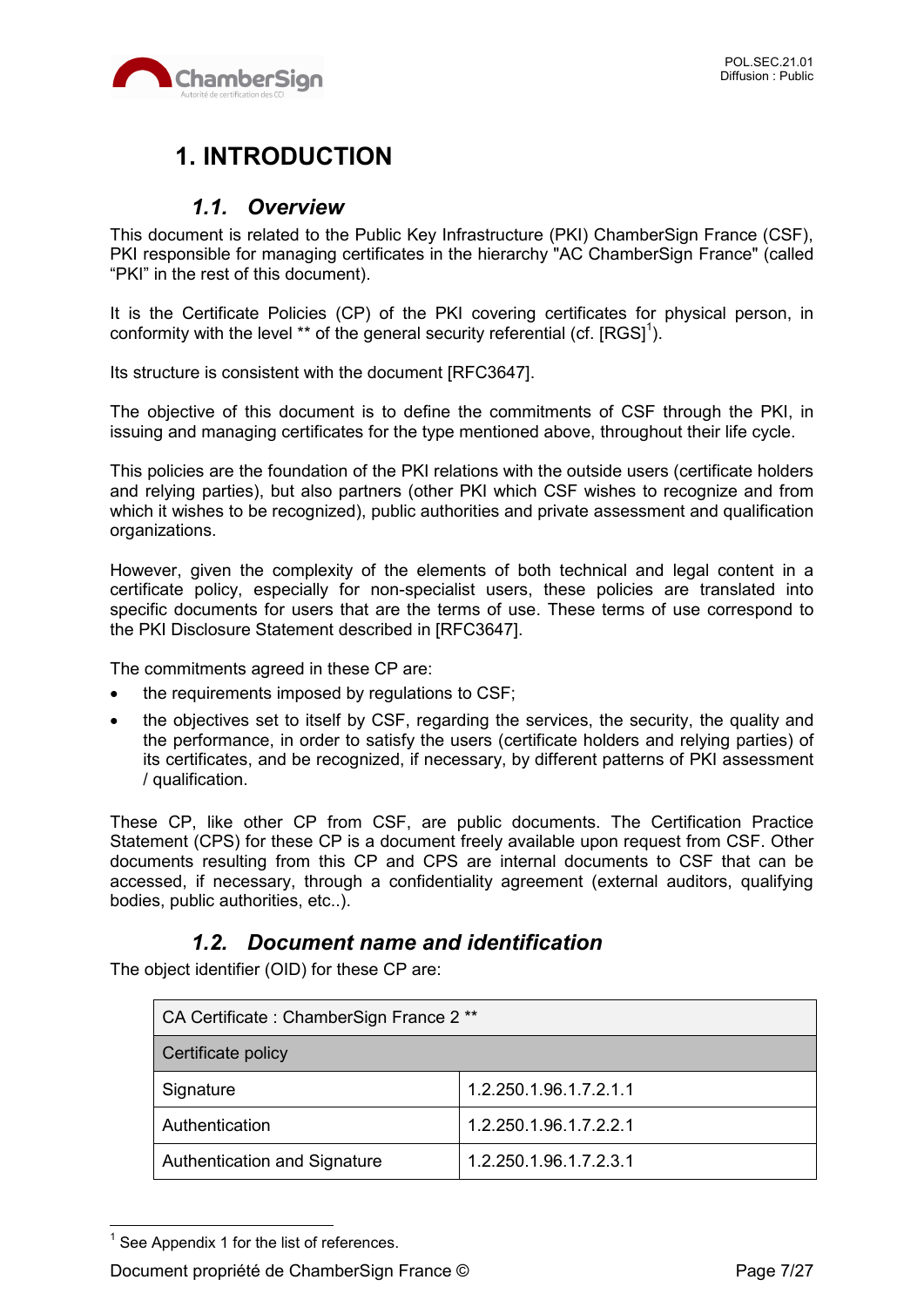

{iso(1) member-body(2) france (250) type-org(1) chambersign (96) Arborescence AC ChamberSign France (1) AC Chambersign RGS LCR directe (7) Niveau 2\* (2) Signature  $(1)$  Version PC  $(1)$ }

{iso(1) member-body(2) france (250) type-org(1) chambersign (96) Arborescence AC ChamberSign France (1) AC Chambersign RGS LCR directe (7) Niveau 2\* (2) Authentification (2) Version PC (1)}

{iso(1) member-body(2) france (250) type-org(1) chambersign (96) Arborescence AC ChamberSign France (1) AC Chambersign RGS LCR directe (7) Niveau 2\* (2) Authentification&Signature (3) Version PC (1)}

In the continuation of this document, the text is applicable to these different PC, except opposite mention, at the beginning section or paragraph, indicated between [ ].

## *1.3. PKI participants*

It is distinguished between external stakeholders<sup>2</sup> to the PKI and internal stakeholders<sup>3</sup>, which are under the responsibility of CSF towards external stakeholders.

Internal stakeholders are described in the certification practice statement (CPS) associated with these CP. These stakeholders realize the implementation of the following functions:

- Registering function of the certificate holders -This function checks the credentials of the future holder of a certificate, and possibly other specific attributes before forwarding the corresponding certificate request to the certificate generation function. This function is also in charge, when necessary, of the re-verification of holder information upon renewal of its certificate.
- Certificate generation function This function generates certificates (creation of the format, electronic signature with the private key of the CA) based on the information transmitted by the registering function, including the public key of the holder.
- Generation function of the secret elements of the holder The PKI generates no secret elements for the holder (private key, activation code of the cryptographic token...), with the exception of the unlocking code, which is required when a cryptographic token has been blocked by the holder after several trials of the activation code.
- Delivery to the holder function This function delivers to the holder the cryptographic token on which is kept the secret keys and gives, and the relevant certificates.
- Publishing function This function provides to the various concerned parties, the terms and conditions, policies and practices published by the PKI, the CA certificates and other relevant information for the holders and / or users of certificates, excluding information about Certificate Status. It also provides certificates of holders that are valid.
- Revocation Management function This function handles revocation requests (including identification and authentication of the applicant) and determines actions to be taken. The results are disseminated via the certificate status information function.
- Certificate status information function This function provides relying parties with information on certificate status (revoked, suspended, etc.). This function is implemented as a way of publishing information updates at regular intervals (CRL, ARL).

External stakeholders are:

 Certificates Holders - A certificate holder is an individual identified in a certificate subject of these CP. This person uses his private key and corresponding certificate as part of its

<sup>&</sup>lt;u>2</u><br><sup>2</sup> External stakeholders are entities that are not involved in the operation of the PKI but have to interact with the PKI.

 $3$  Internal stakeholders in the PKI are the entities involved in the operation of the PKI and that can be either directly internal to CSF or external to CSF with a contractual relationship with CSF.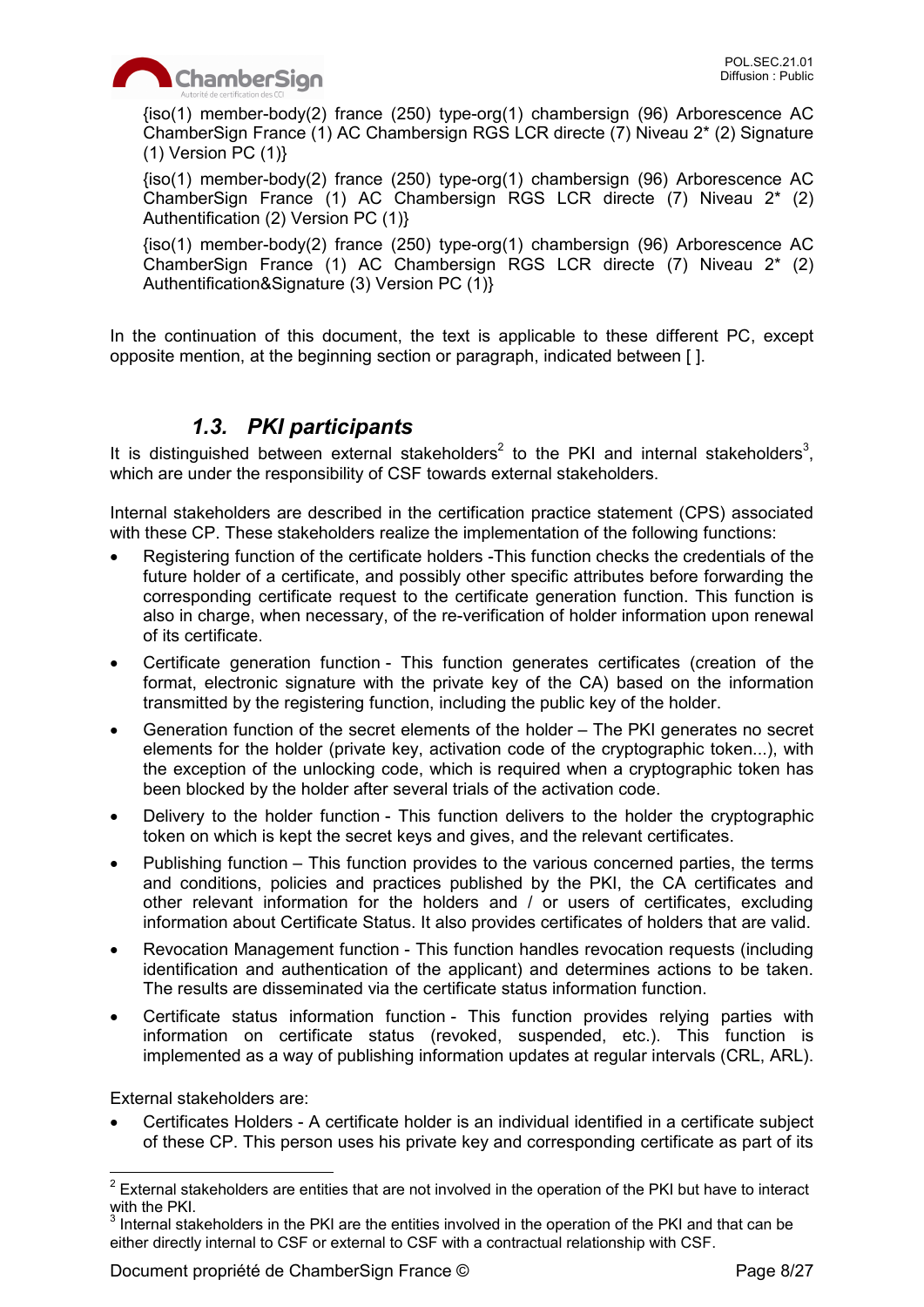

activities in relation to the entity identified in the certificate and with whom he has a contractual, hierarchical or regulatory relationship.

- Legal Representative This is a legal representative of the entity identified in the certificate and to which the holder is attached.
- Relying parties / Certificates Users A certificate user is an individual or a technical entity (computer application, network equipment, ...) which relies on a certificate subject of this CP to implement the corresponding security service (electronic signature check or authentication check).
- Audit / Qualification / Referencing entities These entities are brought to audit all or part of the PKI, at the request of a CSF customer, CSF itself (to obtain a qualification or a label), or at the request of public authorities.
- Public authorities This is administrative or governmental entities that can be brought, in accordance with applicable laws and regulations, to have access to all or part of systems and information of the PKI.

## *1.4. Certificate usage*

#### **1.4.1. Appropriate certificate uses**

The certificates produced into cryptographic token evaluated EAL4+ according to these policies are appropriate in order to establish the link existing between an identity and a public key.

| <b>CP</b>                             | <b>Uses</b>                                                                                                                                                                                                                                                                                |
|---------------------------------------|--------------------------------------------------------------------------------------------------------------------------------------------------------------------------------------------------------------------------------------------------------------------------------------------|
| [Signature]                           | Uses are electronic signature of data by the holder (signatory).<br>A such electronic signature brings, in addition to the authenticity and<br>the integrity of the data signed in this way, the manifestation of the<br>consent from the signatory concerning the contents of these data. |
| [Authentication]                      | Uses are holder authentication to distant servers or to other people.<br>It could be an authentication within the framework of an access control<br>to a server or an application program, or an authentication of data<br>origin within the framework of the messaging service.           |
| [Signature]<br>and<br>Authentication] | Uses are the whole of those identified above for the separeted uses of<br>authentication and signature.                                                                                                                                                                                    |

Nota : Authentication isn't a signature in the legal sense of the word because it doesn't mean that the holder manifests his consent on the exchanged data (the guarantee of nonrepudiation isn't assured).

Furthermore, CSF may be required to issue test certificates. These test certificates are identified as such in their DN. They are not covered by any warranty by CSF and they should never be used for purposes other than testing purposes.

#### **1.4.2. Prohibited certificate uses**

Any use of a certificate other than those provided under these CP and the terms of use (see [POL.COM.08], [POL.COM.09] and [POL.COM.10]) is prohibited. In case of non compliance with this prohibition, the responsibility of CSF can not be held.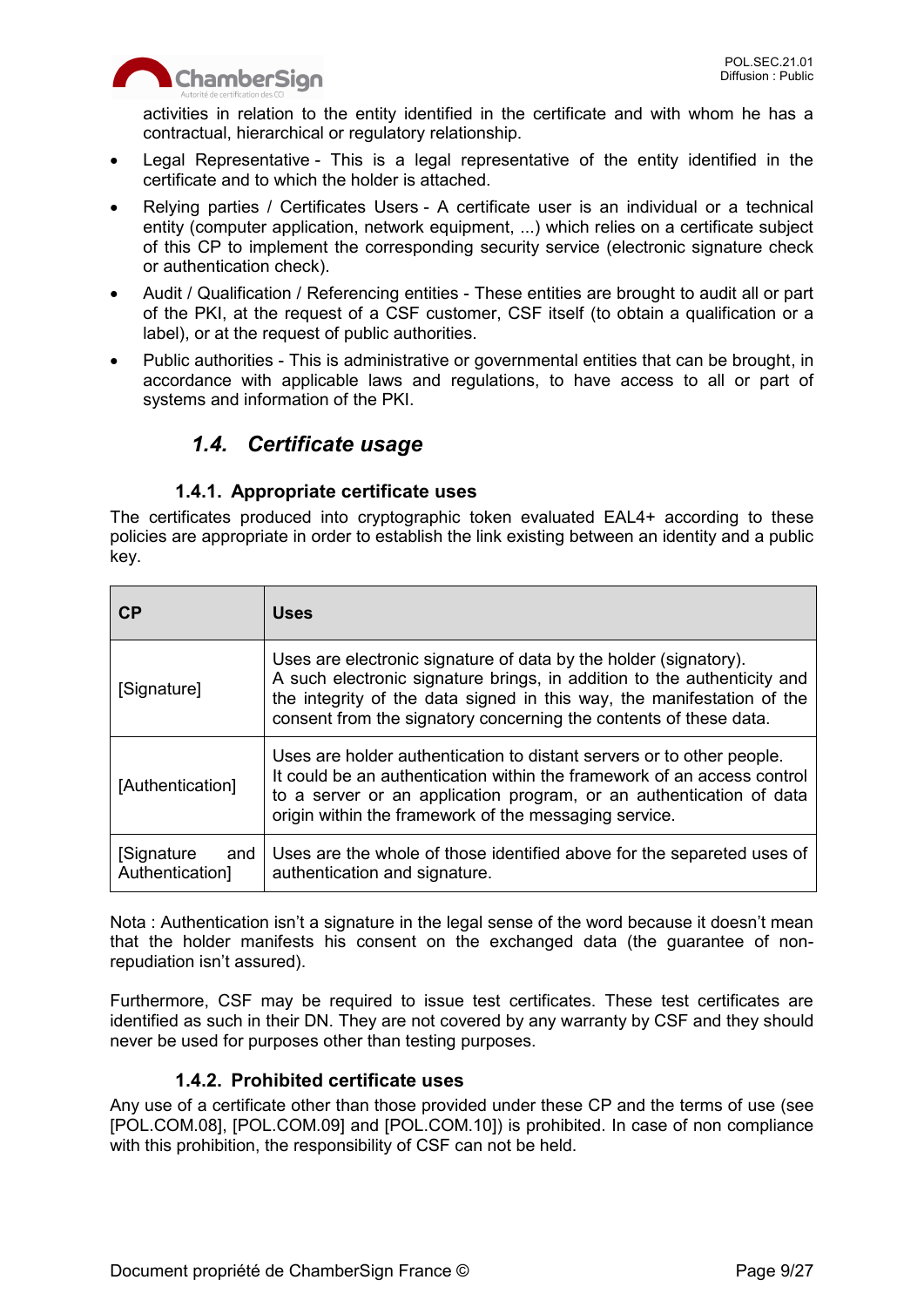

## *1.5. Policy administration*

#### **1.5.1. Organization administering the document**

CSF, as a provider of certification services, is responsible for the management of these CP. The evolutionary and amendments process to these CP is specified in chapter 9.12 below.

#### **1.5.2. Contact person**

Any questions or comments about these CP can be sent by email to the following address: qualite@chambersign.fr

## **1.5.3. Person determining CPS suitability for the policy**

Determining that a CPS does or does not meet the requirements of these CP is made by the Directorate of CSF.

#### **1.5.4. CPS approval procedures**

The approval procedure that a CPS is compliant is identified in the concerned CPS.

## *1.6. Definitions and acronyms*

#### **1.6.1. Acronyms**

*Note* – The French acronym is between ().

*A*

| CA (AC) | <b>Certification Authority</b>               |
|---------|----------------------------------------------|
| ANSSI   | National Security Agency Information Systems |

#### *C*

| CC           | Common Criteria                     |
|--------------|-------------------------------------|
| CCI          | Chamber of Commerce and Industry    |
| ToU (CGU)    | Terms of Use                        |
| <b>CODIR</b> | Management Committee of ChamberSign |
| CSF          | <b>ChamberSign France</b>           |
|              |                                     |

#### *D*

| CPS (DPC) Certification Practice Statement |  |
|--------------------------------------------|--|
|                                            |  |

PKI (IGC) Public Key Infrastructure

#### *L*

*I*

| ARL (LAR) | <b>Authority Revocation List</b>   |
|-----------|------------------------------------|
| CRL (LCR) | <b>Certificate Revocation List</b> |

#### *O*

OID Object Identifier

#### *P*

| CP (PC)                                                   | <b>Certification Policy</b>     |
|-----------------------------------------------------------|---------------------------------|
| <b>PIN</b>                                                | Personnal Identification Number |
| - PP                                                      | <b>Protection Profile</b>       |
| PECS (PSCE) Provider of Electronic Certification Services |                                 |

#### *R*

| LR(RL)     | Legal Representative         |
|------------|------------------------------|
| <b>RSA</b> | <b>Rivest Shamir Adelman</b> |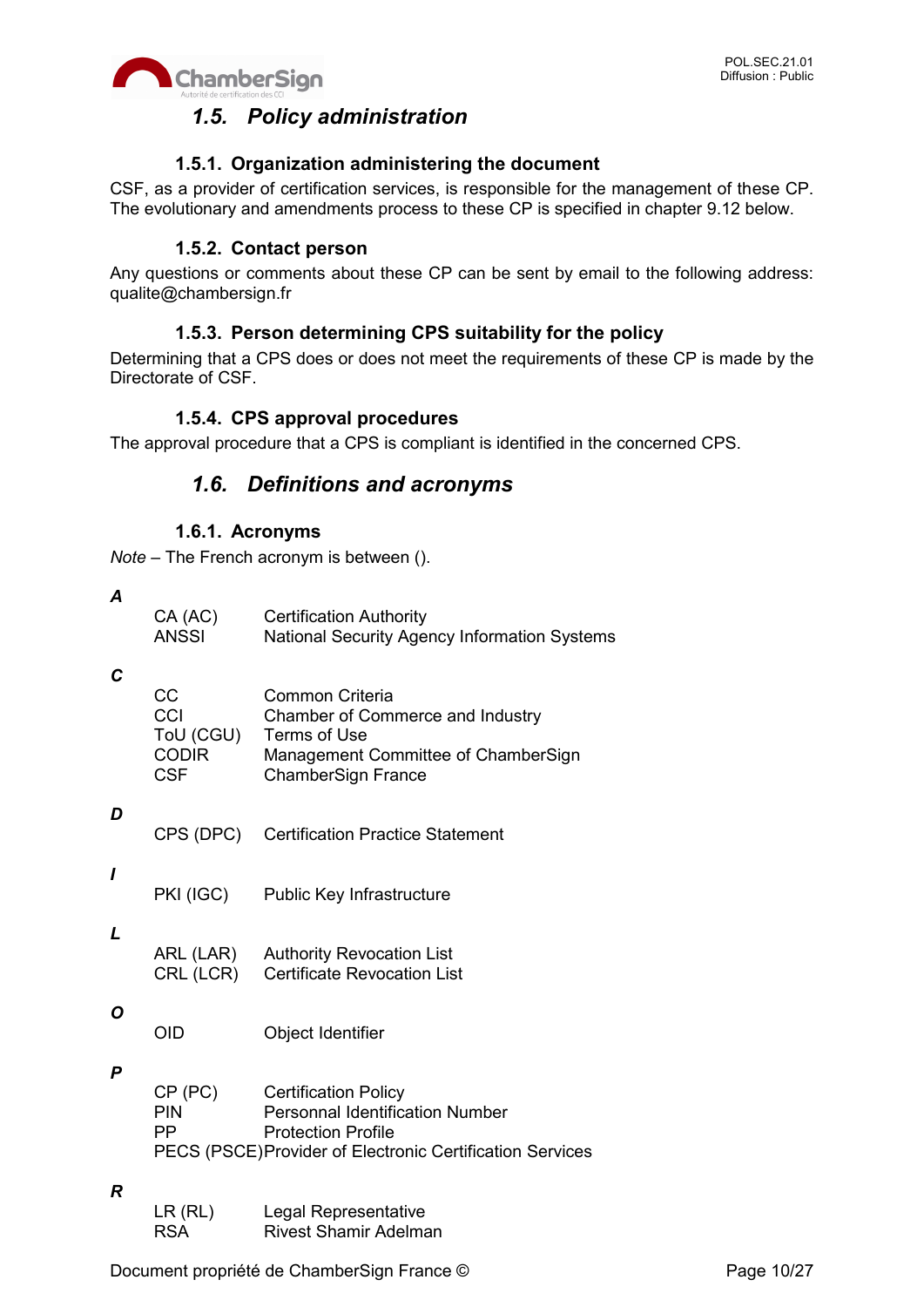

*U*

URL Uniform Resource Locator

#### **1.6.2. Definitions**

*Note* – The French word is between ().

#### *A*

#### **Acceptor (Accepteur)**

Any entity (physical person, legal person or computer application) accepting a certificate which is submitted to it and of which it must verify the authenticity and validity.

#### **Certification Authority (Autorité de Certification)**

Within a PECS, a Certification Authority is responsible, on behalf and under the responsibility of the PECS, of applying at least one certificate policy and is identified as such, as issuer ("issuer" field in the certificate), in the certificates issued under this certificate policy.

#### **Root Certification Authority (Autorité de Certification Racine)**

A CA which is a reference within a user community (including other CAs). It is an essential element of trust which may be granted to it in a given context.

*B*

#### **Key pair (Bi-clé)**

Pair composed of a private key (to be kept secret) and a corresponding public key, required for the implementation of a provision of cryptography based on asymmetric algorithms.

#### *C*

#### **Certificate (Certificat)**

Set of user's information, including the public key, made unforgeable by the encipherment, with the secret key of the CA that issued it, of a condensate calculated on all of this information. A certificate contains information such as:

- the identity of the holder of the certificate;
- the public key of the certificate holder;
- $\bullet$  authorized use(s) of the key;
- the validity period of the certificate;
- the identity of the CA that issued it;
- signature of the CA that issued it.

A standard certificate format is defined in Recommendation X.509 v3.

#### **Compliance monitoring (Contrôle de conformité)**

Action which is a review as complete as possible to ensure the strict application of procedures and regulations within an organization.

#### *D*

#### **Certification Practice Statement (CPS)**

A CPS identifies the practices (organization, operational procedures, technical and human resources) that the AC applies through the provision of its electronic certification services to users, in order to meet the certificate policie(s) it has enacted.

#### **DeltaCRL**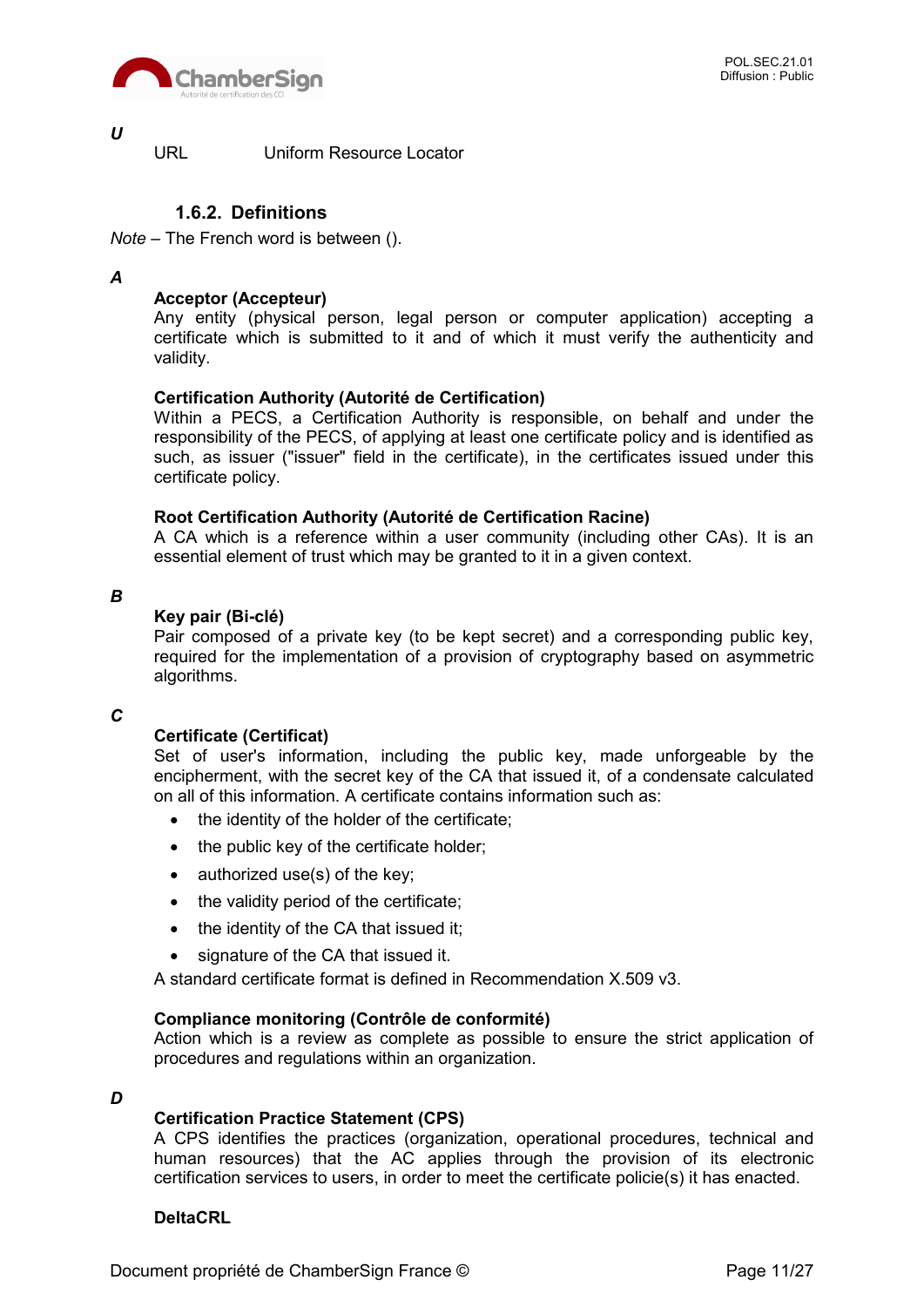

Specific CRL containing only changes since the last publication of the complete CRL whose number is indicated.

#### **Activation data (Données d'activation)**

Private data associated with a holder to implement its private key.

#### *E*

#### **Recording (Enregistrement)**

Action by which an authority validates a certificate request, in conformity with a certification policy.

#### *G*

#### **Generation of a certificate (Génération)**

Action by which a CA integrates the elements of a certificate, controls and signs the certificate.

#### *I*

#### **Public Key Infrastructure (Infrastructure de Gestion de Clés)**

Set of components, functions and procedures dedicated to the management of cryptographic keys and certificates used within trusted services. A PKI may consist of a certification authority, certification operator, centralized and / or local registration authority operators, certification agents, an entity for archiving, an entity for publication, etc.

#### *J*

#### **Logging (Journalmisation)**

Action to record in a file devoted to this purpose certain types of events from an application or operating system of a computer system. The resulting file facilitates tracking and accountability of operations.

#### *P*

#### **Certificate Policy (Politique de Certification)**

Set of rules, identified by a name (OID), defining the requirements that an AC states to comply with, in the development and delivery of its services and indicating the applicability of a certificate to a particular community and / or to a class of applications with common security requirements. A CP can also, if necessary, identify the requirements and obligations on other stakeholders, including holders and users of certificates.

#### **Holder (Porteur)**

Any entity (individual, corporation or applicative services) holding an electronic certificate generated by the PKI.

#### **Provider of Electronic Certification Services (Prestataire de Services de Certification Electronique)**

Any person or entity that is responsible for managing digital certificates throughout their life cycle, to holders and users of these certificates. A PECS can provide different types of certificates corresponding to different purposes and / or different security levels. A PECS has at least one CA but may have several, depending on its organization. The different CA of a PECS can be independent of each other and / or connected by hierarchical links or other (Roots CA / Sub CA). A PECS is identified in a certificate under its responsibility through its CA that issued this certificate and which is itself directly identified in the filed "issuer" of the certificate.

#### **Publication of a certificate (Publication d'un certificat)**

Action to register a certificate in a directory, available to users which may have to verify a signature or to encrypt information.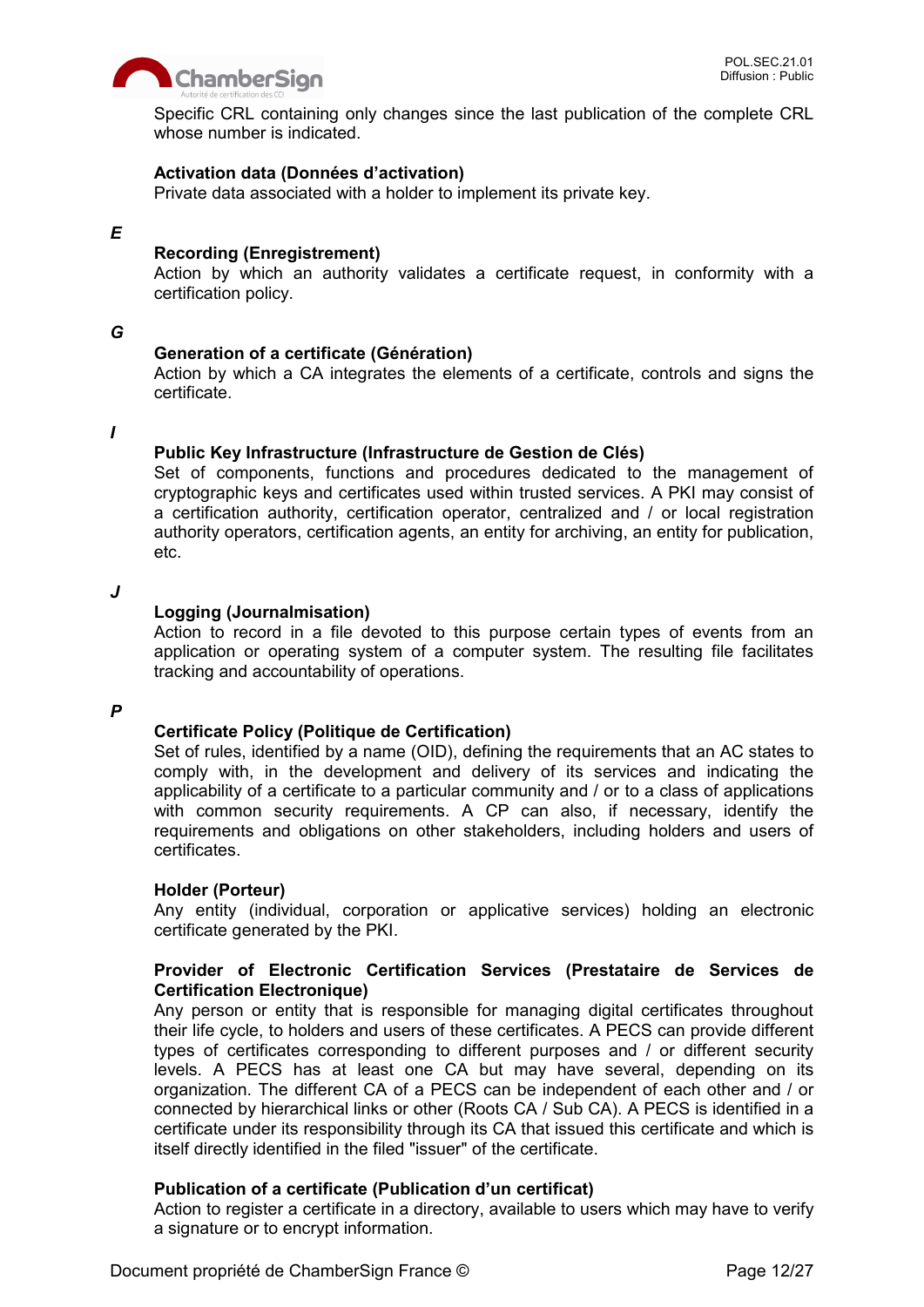

*R*

#### **Certificate Renewal (Renouvellement de certificate)**

Action performed at the request of a user or at the end of the period of validity of a certificate which is to generate a new certificate for a holder.

#### **Revocation of certificate (Révocation d'un certificat)**

Action requested by an authorized entity (CA, Certification Agent, certificate holder, etc.) and from which the result is the removal of the guarantee of the CA on a particular certificate before the end of its period of validity. This action may result from different types of events such as loss of the token, a key compromise, modification of information contained in the certificate, etc.

*S*

#### **Publication Service (Service de publication)**

The Publication Service makes available public key certificates issued by a CA, to all potential users of these certificates. It publishes a list of certificates recognized as valid and a certificate revocation list (CRL). This service can be rendered by a directory (for example of X.500 type), an information server (Web), a grant from hand to hand, a messaging application, etc.

*U*

#### **End User (Utilisateur final)**

Certificate holder or acceptor.

*V*

#### **Certificate verification (Vérification de certificat)**

The procedure for verifying a certificate consists of a set of operations to ensure that the information contained in the certificate has been validated by a trusted CA. The verification of a certificate includes the verification of its validity, its status (revoked or not), and the signature of the generating CA.

#### **Signature verification**

Verification of a signature is to decrypt the signature of a message, by implementing the public key of the purported signer. If the decrypt signature is just the same as the footprint calculated from the received message, then it is guaranteed that the message is intact and that it was signed by the holder of the private key corresponding to the public key used for verification.

## **2. PUBLICATION AND REPOSITORY RESPONSIBILITIES**

#### *2.1. Repositories*

For the provision of information to be published to the users (holders and acceptors), CSF implements in its PKI a publication service and a service on certificate status.

The publication service is supported by a web server, available at HTTP www.chambersign.fr.

The service on certificate status is based on generating CRL and their publication on the website.

The commitments of availability and business continuity of these services (web server and CRL issuer) are detailed in Chapter 4.9 below.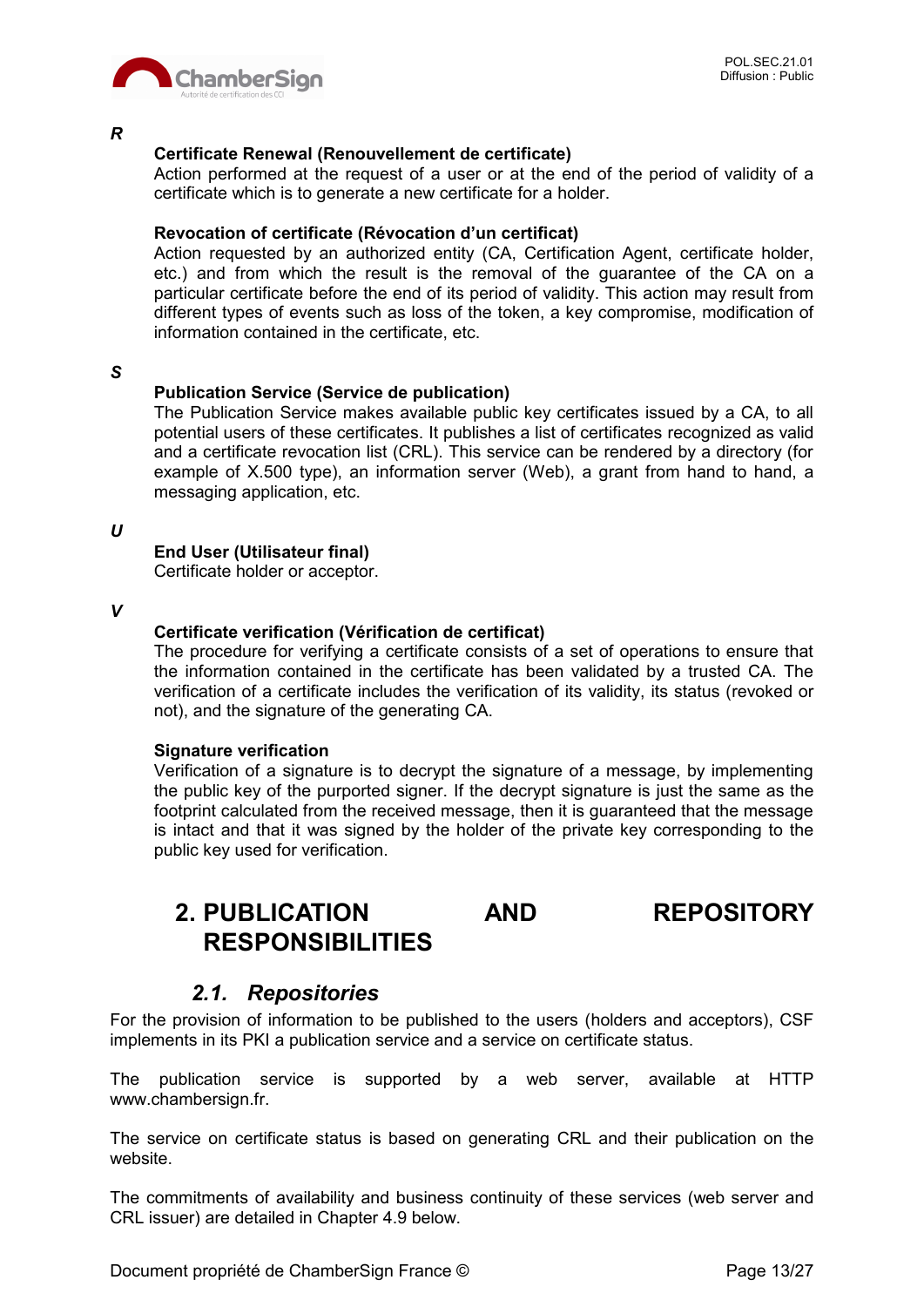

## *2.2. Publication of certification information*

The following information is disseminated via the CSF website:

- these CP:
- the terms of use (ToU);
- formats of certificates and CRLs object of these CP;
- CRLs:
- CA certificates

## *2.3. Time or frequency of publication*

Information related to the PKI (CP, ToU...) are published as soon as validated by the management of CSF.

The availability of systems publishing this information is provided during weekdays. System availability publishing CA certificates is provided 24h/24 and 7/7.

## *2.4. Access controls on repositories*

The modification access to publishing systems (addition, deletion, modification of published information) is strictly limited to authorized internal function of the PKI, through a strong access control (authentication based on at least two factors).

## **3. IDENTIFICATION AND AUTHENTICATION**

## *3.1. Naming*

#### **3.1.1. Types of names**

The names used in certificates issued by CSF are as specified in X.500 and [RGS].

In each certificate, the "issuer" (issuing CA) and the "subject" (bearer) correspond to a Distinguished Name (DN).

The content of the DN is defined in the document describing the certificate profiles [INF.INF.05].

#### **3.1.2. Need for names to be meaningful**

The names used in the fields "issuer" and "subject" of a certificate holder are explicit in the field of certification of CSF (use of national identifiers structure SIREN / SIRET, use of names of carriers, ...).

#### **3.1.3. Anonymity or pseudonymity of subscribers**

As part of this certification policy, there is no anonymity, or pseudonyms.

#### **3.1.4. Rules for interpreting various name forms**

The meanings of the different fields of DN, both of the "issuer" as the "subject", are described in [INF.INF.05].

#### **3.1.5. Uniqueness of names**

Product in each certificate, the DN field of "issuer" (issuing CA) and the 'subject' field (AC or carrier) is unique in the field of certification of CSF (see [INF.INF.05]).

#### **3.1.6. Recognition, authentication, and role of trademarks**

There is no use in a certificate of brand name other than the name of the corresponding body, as noted on official documents subject to verification during registration procedures (Kbis, ...).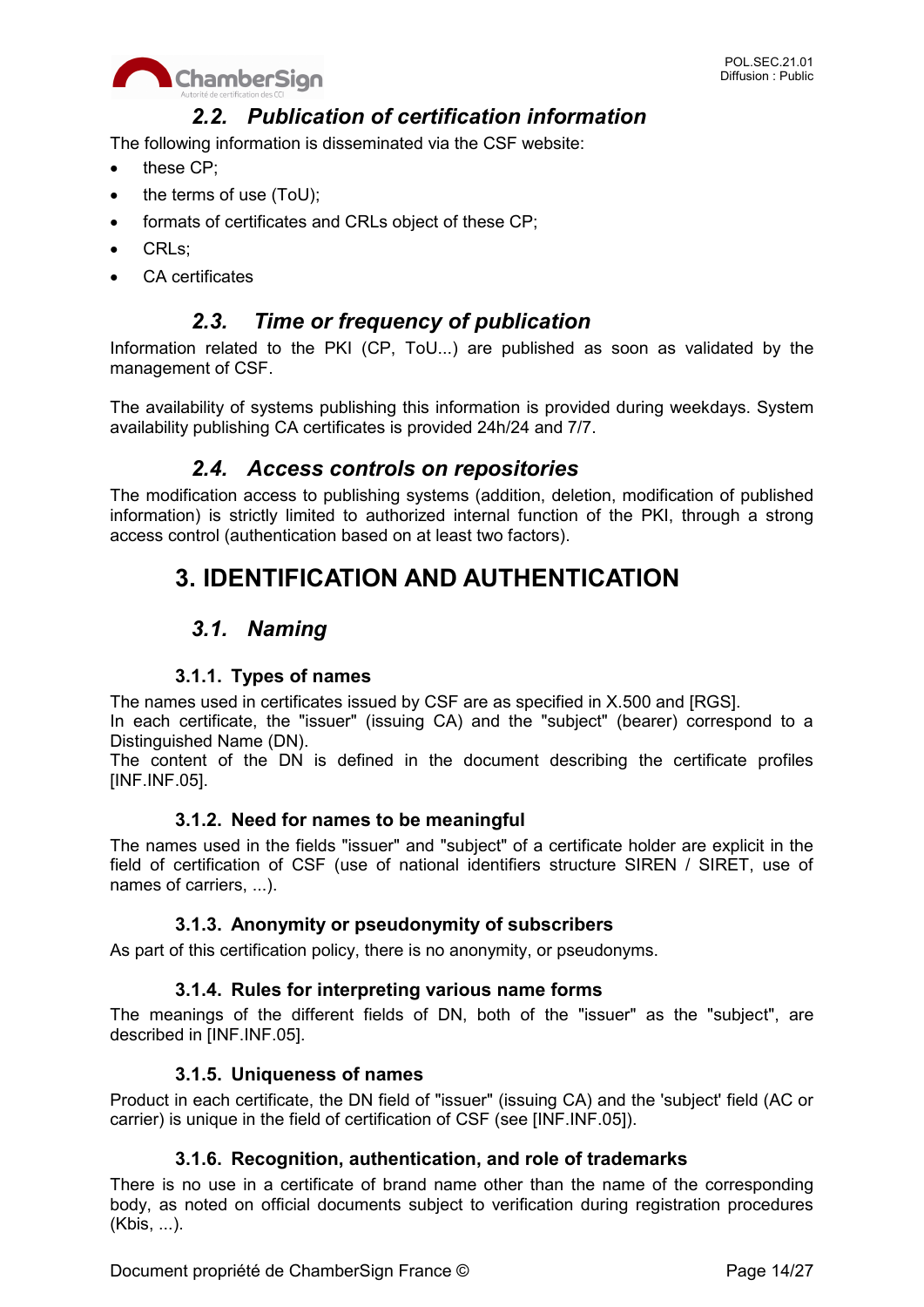

## *3.2. Initial identity validation*

#### **3.2.1. Method to prove possession of private key**

Files application for a certificate containing the public key being certified, sealed with the corresponding private key.

#### **3.2.2. Authentication of organization identity**

Information regarding the structure on which the holder is attached are subject to verification upon registration (existence, validity, ...).

#### **3.2.3. Authentication of individual identity**

The identity of the holder is verified through the verification of official identity documents made during a face-to-face.

#### **3.2.4. Non-verified subscriber information**

All information concerning holders in these certificates are checked.

#### **3.2.5. Validation of authority**

This step is performed at the same time as the validation of the identity of the organism.

#### **3.2.6. Criteria for interoperation**

The decision of the PKI recognizes CSF and / or be recognized by another PKI is the responsibility of the Board of CSF, and will be materialized in a recognition agreement.

In this context, CSF will undertake, or will make a preliminary analysis to ensure that the PKI meets other requirements and a level of safety equivalent to that of the PKI CSF. This analysis will rely in particular on referrals / qualifications / Cluster Approval may be held by another PKI and on a comparative analysis of the relevant CP and operating procedures and safety regulations.

The limits of liability between the PKI will be specified in the recognition agreement.

## *3.3. Identification and authentication for re-key requests*

The first renewal is done online if prior to the expiration date of the certificate to be renewed. The wearer valid online that information related to certificate renewal are always accurate. The next renewal is made after the initial registration process.

Renewal after revocation is made after the initial registration process.

## *3.4. Identification and authentication for revocation request*

Any request for revocation is the subject of an applicant's authentication and verification of his authority to such a request.

## **4. CERTIFICATE LIFE-CYCLE OPERATIONAL REQUIREMENTS**

## *4.1. Certificate Application*

#### **4.1.1. Who can submit a certificate application**

Applications for licenses come either directly from the future wearer, or the legal representative of the entity concerned or an agent of certification of this entity.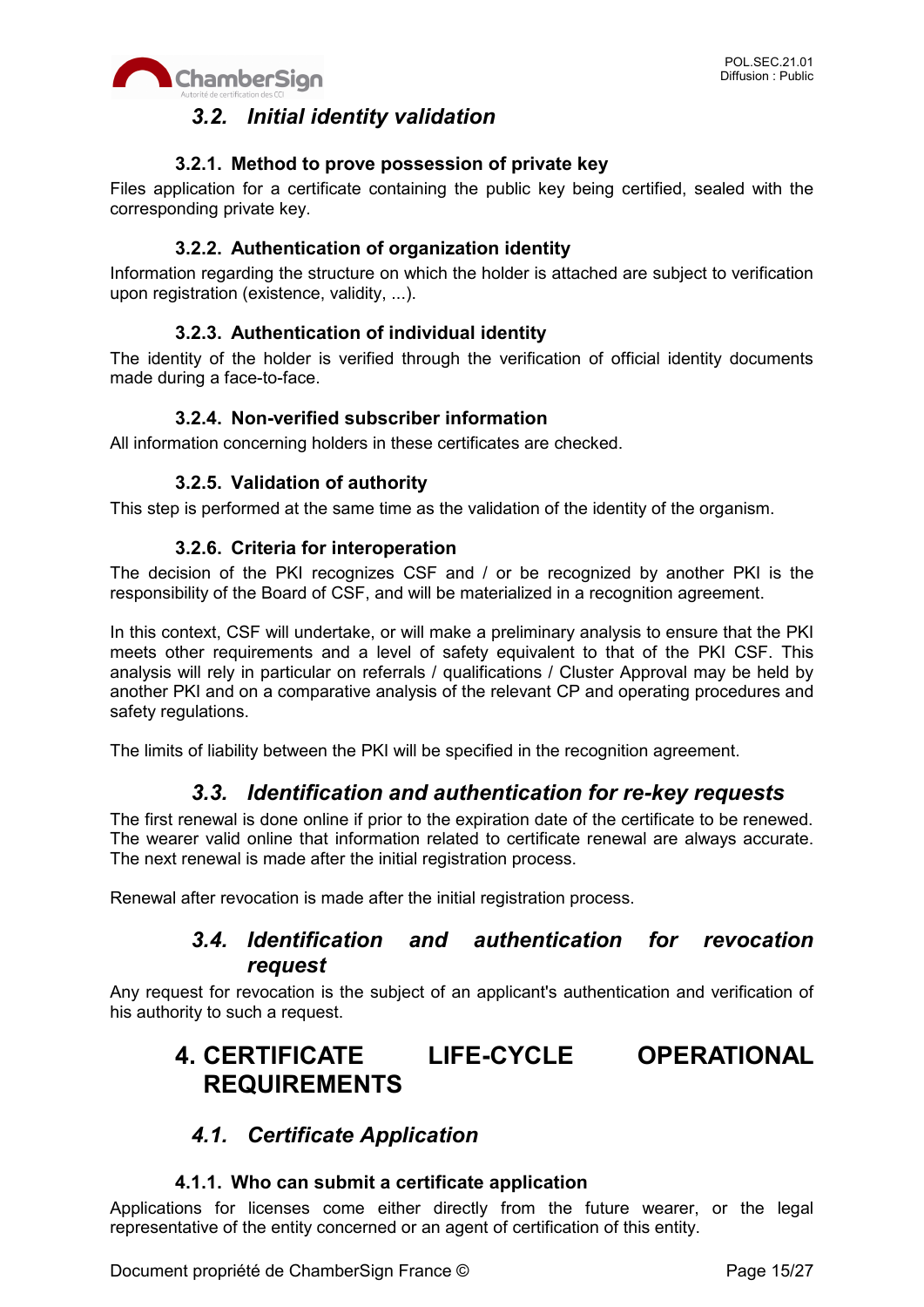

#### **4.1.2. Enrollment process and responsibilities**

The establishment of a certificate request is the responsibility of the entity to which the future wearer.

## *4.2. Certificate application processing*

The registration of the PKI verifies the origin, integrity and consistency of the request received (see section 3.2).

Then, if no problems are detected, it formats and sends the request to the generation of certificates.

## *4.3. Certificate issuance*

#### **4.3.1. CA actions during certificate issuance**

Following validation of the application for a certificate by the recording function of the PKI, the process is to remit to support cryptographic virgin who will be a custom under the control of the carrier: customization of code activation (PIN), generation of key pair in the carrier, sends the public key to the function of generating certificates, download the generated certificate holder.

#### **4.3.2. Notification to subscriber by the CA of issuance of certificate**

The certificate is given to the bearer when customizing its support.

## *4.4. Certificate acceptance*

#### **4.4.1. Conduct constituting certificate acceptance**

The certificate is subject to an explicit acceptance by the holder at the time of delivery.

#### **4.4.2. Publication of the certificate by the CA**

Certificates subject of these CP are not subject to publication by CSF.

#### **4.4.3. Notification of certificate issuance by the CA to other entities**

The different components of the PKI concerned are informed of the issuance of the certificate via the information system of the PKI.

## *4.5. Key pair and certificate usage*

#### **4.5.1. Subscriber private key and certificate usage**

Using the private key and associated certificate is limited to conditions of use specified in these CP (see § 1.4) and in accordance with this use, as described in the certificate content (key attribute and/or use extended key usage, cf. [INF.INF.05]).

The use of the key pair and associated certificate are indicated in the certificate itself, via extensions concerning key uses.

The use of a private key is only allowed during the period of validity of the certificate and associate you accept the terms of use by the wearer.

#### **4.5.2. Relying party public key and certificate usage**

Using the certificate and the public key is limited to conditions of use specified in these CP (see § 1.4) and the intended use specified in the certificate (attribute key usage and extended key usage, see [INF.INF.05]).

The acceptor is bound to verify the validity and compliance of its use.

Document propriété de ChamberSign France © Page 16/27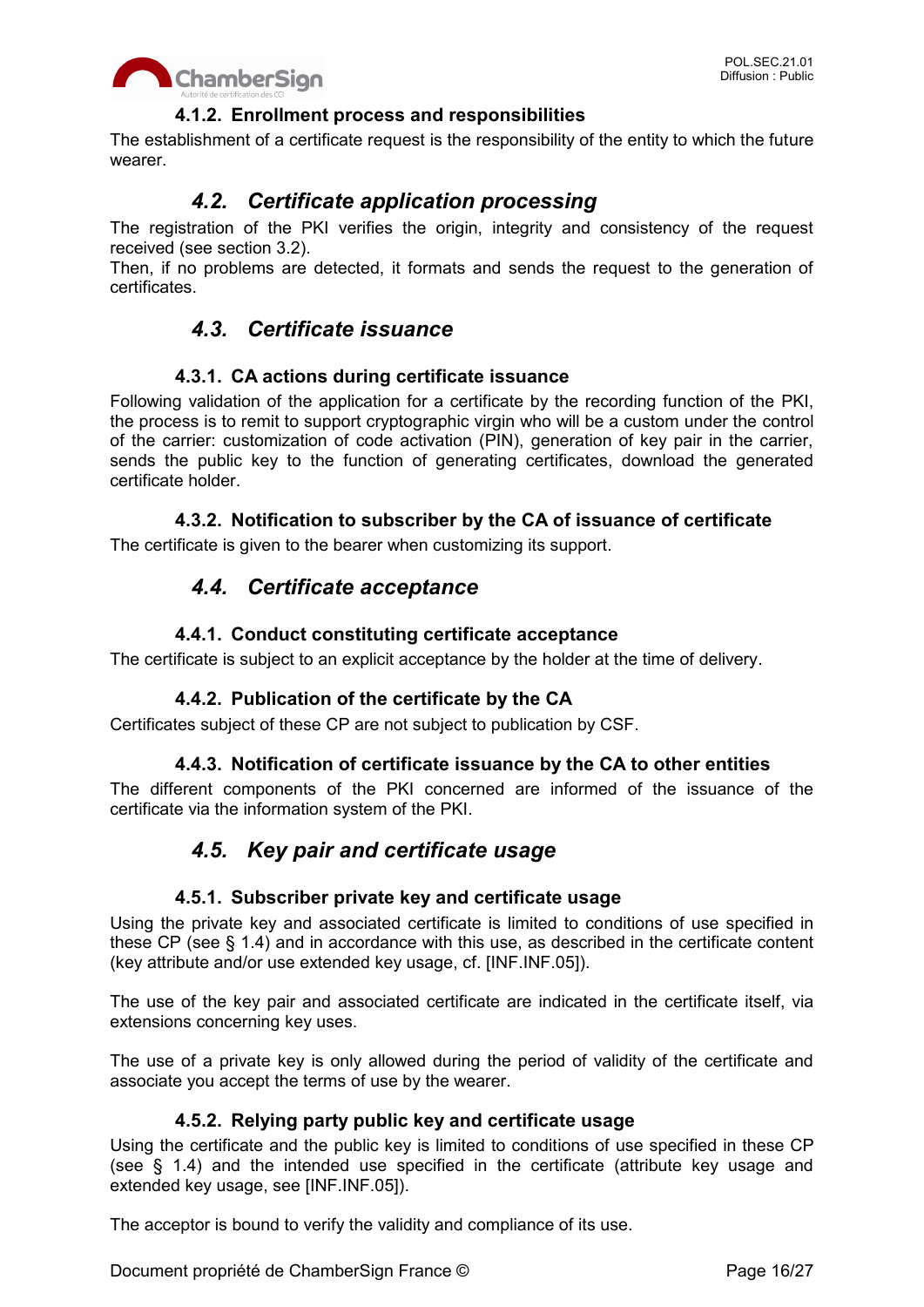

Responsibility of CSF can not be committed for use does not meet conditions of use.

## *4.6. Certificate renewal*

Recertification without renewal of the corresponding key pair is impossible. A renewal application is therefore accompanied necessarily generating a new key pair (see section 4.7 below). This chapter is not applicable.

## *4.7. Certificate re-key*

#### **4.7.1. Circumstance for certificate re-key**

The main cause for issuing a new certificate and key pair corresponding to the arrival date of expiry of the certificate. The duration of validity of CSF is 3 years. The key pairs must be renewed periodically because to minimize the risk of cryptographic attack.

Renewals may also be made in advance, following an event or incident reported by the carrier, the most frequent being the loss, theft or malfunctioning of the cryptographic support.

Modification of the information contained in the certificate also entails issuing a new certificate (with renewal of the key pair).

Issuing a new certificate is performed identically to the process of initial issuance. Only the registration phase may differ for a renewal (see section 3.3).

#### **4.7.2. Who may request certification of a new public key**

See sections 4.1 to 4.4.

#### **4.7.3. Processing certificate re-keying requests**

See sections 4.1 to 4.4.

#### **4.7.4. Notification of new certificate issuance to subscriber**

See sections 4.1 to 4.4.

**4.7.5. Conduct constituting acceptance of a re-keyed certificate** See sections 4.1 to 4.4.

#### **4.7.6. Publication of the re-keyed certificate by the CA**

See sections 4.1 to 4.4.

#### **4.7.7. Notification of certificate issuance by the CA to other entities** See sections 4.1 to 4.4.

## *4.8. Certificate modification*

The amendment of a certificate shall result in the renewal of the certificate and corresponding key pair: cf. Chapter 4.7. A modification is prohibited without renewal.

#### *4.9. Certificate revocation and suspension*

There is no possible suspension of certificate. Only the final revocation of certificates can be achieved.

#### **4.9.1. Circumstances for revocation**

The following circumstances may cause the revocation of a certificate subject of these CP: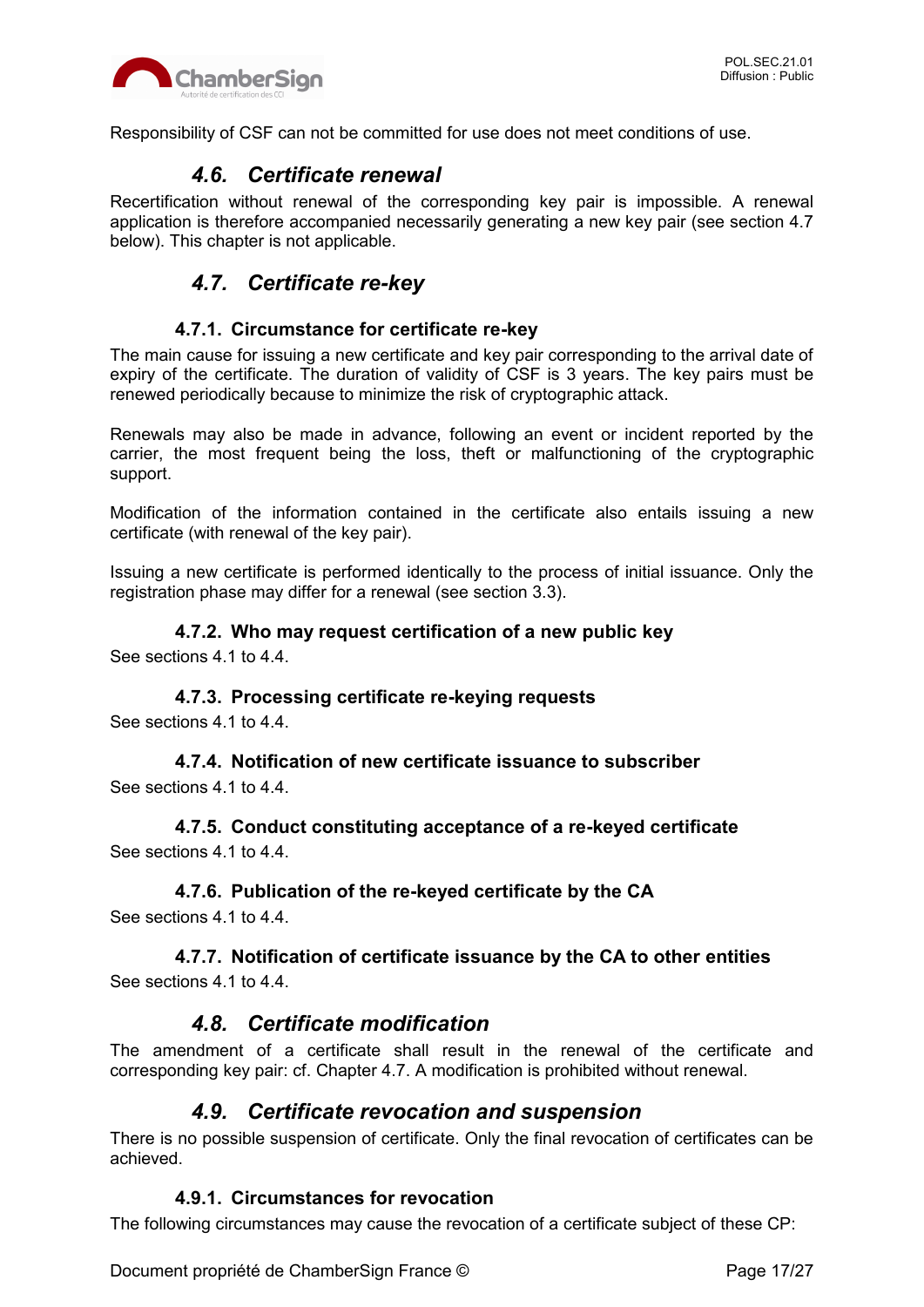

- the private key of the carrier is lost, stolen, inoperable (malfunction of the substrate), compromised or suspected compromise (option of the holder itself);
- information or attributes contained in the certificate holder are no longer valid or more consistent with the intended use of the certificate, this before the normal expiration of the certificate;
- it was shown that the carrier has not complied with the applicable terms of use of the certificate;
- the CA certificate is revoked (which will revoke certificates signed by the corresponding private key);
- the holder no longer meets the professional requirements (cessation of activity, death).

The revocation proceedings are never published.

#### **4.9.2. Who can request revocation**

Entities that can request the revocation of a certificate subject of these are:

- Holder on whose behalf the certificate was issued;
- $\bullet$  the entity to which the wearer;
- CSF.

#### **4.9.3. Procedure for revocation request**

The request validation includes checking the origin of the application and applicability of the cause invoked. After this validation, service management revocations formats and forwards the request to state service charge certificates to add the serial number of certificates to be revoked in the next CRL to generate and publish.

#### **4.9.4. Revocation request grace period**

The revocation request must be made from knowledge of the corresponding event.

#### **4.9.5. Time within which CA must process the revocation request**

Revocation requests are processed within 24 hours of receipt of the request, 7 days / 7 (weekends and public holidays), excluding dismissals resulting from change requests data from the carrier.

The management function is available 24 hours revocations on 24, 7 days on 7. The maximum duration of downtime per interruption (outage or maintenance) of the management function of revocations is 2h. The maximum total duration of downtime per month of the management function is revocation of 8h.

#### **4.9.6. Revocation checking requirement for relying parties**

Acceptors certificates must verify non-revocation of licenses on which they will base their confidence. This verification is done by consulting CRLs available through the website of CSF.

#### **4.9.7. CRL issuance frequency (if applicable)**

The state service certificates publishes a daily update of CRL. Each CRL contains the date and time looking for CRL issuance next. For safety, the LCR have a duration of 96 hours.

#### **4.9.8. Maximum latency for CRLs (if applicable)**

The maximum period of a CRL publication after its generation is 30 minutes.

#### **4.9.9. On-line revocation/status checking availability**

A system for online verification (OCSP) isn't implemented.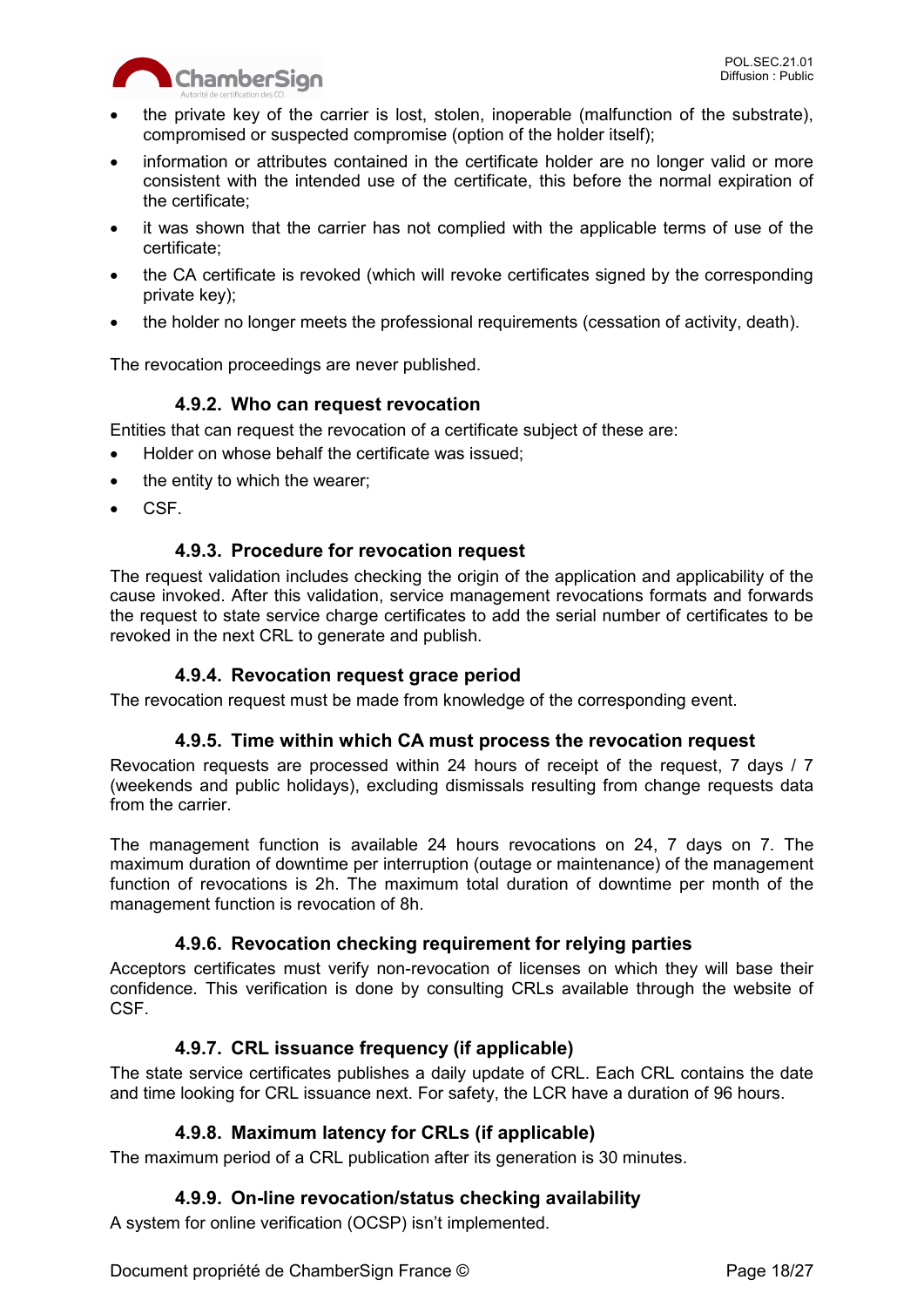

#### **4.9.10. On-line revocation checking requirements**

See section 4.9.6.

#### **4.9.11. Other forms of revocation advertisements available**

N / A (only the mechanism of CRL is used).

#### **4.9.12. Special requirements re key compromise**

There are no special measures concerning the private keys of the holders, other than revocation of certificates.

#### **4.9.13. Circumstances for suspension**

Certificates can be removed only for good. It is not envisaged possibility of temporary revocation (suspension).

#### **4.9.14. Who can request suspension**

N/A.

#### **4.9.15. Procedure for suspension request**

N/A.

**4.9.16. Limits on suspension period**

N/A.

## *4.10. Certificate status services*

#### **4.10.1. Operational characteristics**

CRLs are made available freely and for free via the web site of CSF. Similarly, the OCSP service is freely accessible and free.

#### **4.10.2. Service availability**

The service is available 24 hours / 7 days and 24/7 via the website CSF. The maximum duration of downtime per interruption (outage or maintenance) of the function information certificate status is 4 hours.

The maximum total duration of downtime per month depending on the information on the status of certificates is 16 hours.

#### **4.10.3. Optional features**

N/A.

## *4.11. End of subscription*

At the expiration of the subscription of the holders (including completion of the activity justifying the award of a certificate), the certificate is revoked.

## *4.12. Key escrow and recovery*

N / A (private key object of these CP are not subject to any receivership).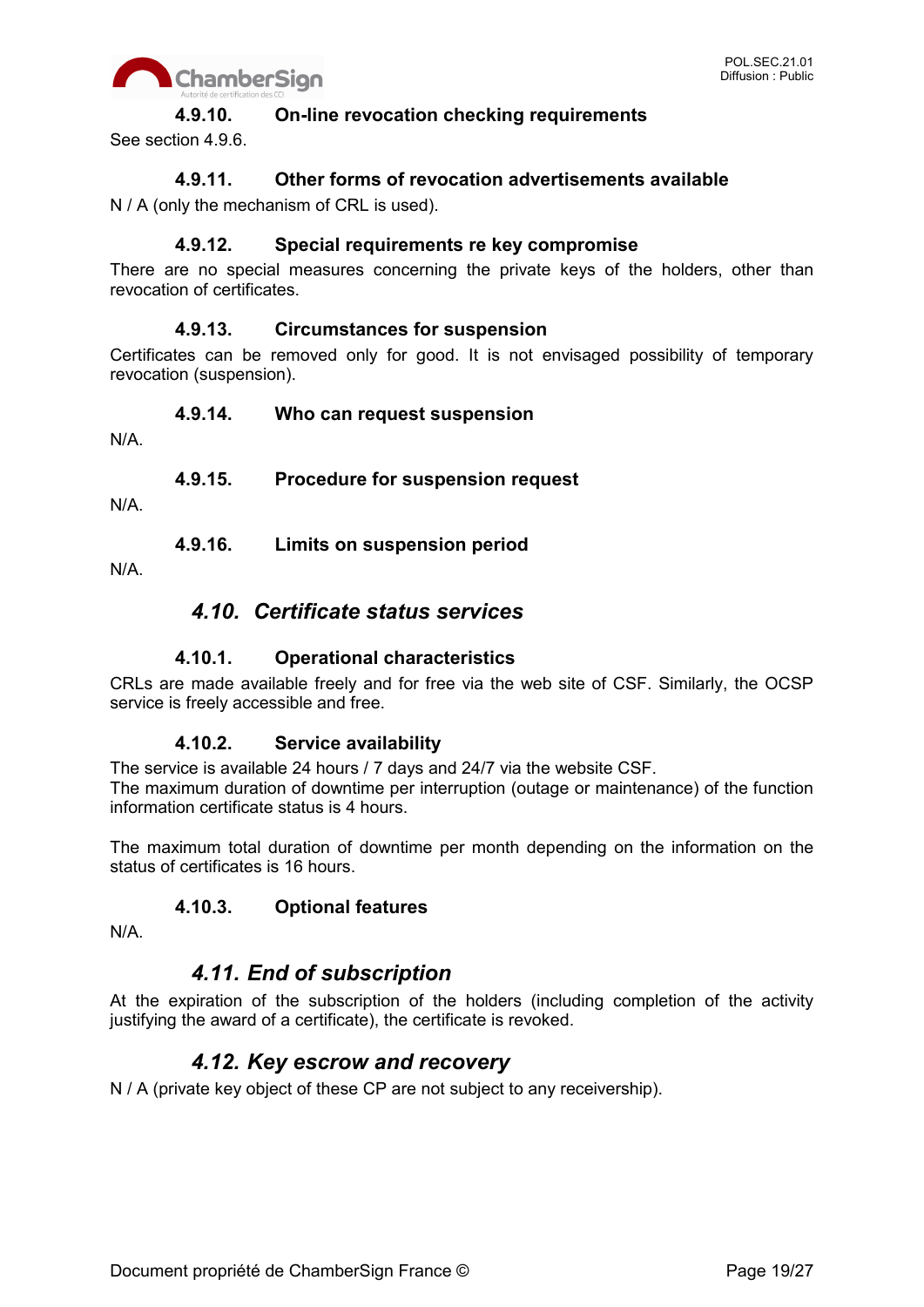

## **5. FACILITY, MANAGEMENT, AND OPERATIONAL CONTROLS**

## *5.1. Physical controls*

CSF implements physical security measures, within the various components of the PKI, necessary to ensure the safe operation of its services according to commitments made in this document, particularly in terms of availability (physical access control, support services (power, cooling, ...), protection against water damage, protection against fire and protection of media).

## *5.2. Procedural controls*

Within each component of the PKI, functional roles of trust are identified and formally assigned, observing strict rules of separation of powers.

Any allocation of roles and associated rights is subject to prior verification of the identity and permissions.

For conducting operations, the involvement of several persons may be required.

## *5.3. Personnel controls*

All personnel, internal and external CSF, have to work within the PKI components are subject to obligations of qualifications, skills, training and retraining and clearances based on their roles.

The honesty of such personnel shall be tested according to what is permitted by law.

## *5.4. Audit logging procedures*

The various events related to the operation of the PKI are subject to a log of events recorded manually or automatically. The resulting files, paper or electronic form, provides for traceability and accountability of operations.

These event logs are dated, protected and are the subject of an archive. They are regularly monitored to assess potential vulnerabilities imposed on the PKI.

## *5.5. Records archival*

Provisions for archiving, paper and electronic, are taken to ensure the sustainability of newspapers made by the various components of the PKI and other data (registration dossier, CP, DCP, certificates and CRLs issued , ...).

The retention periods are specified in the archive [POL.COM.08], [POL.COM.09] and [POL.COM.10].

## *5.6. Key changeover*

The CA can not generate a certificate, the end date is later than the expiration date of the corresponding certificate of the CA. Why the period of validity of the CA certificate is greater than that of the certificates it signs.

## *5.7. Compromise and disaster recovery*

Each entity operating a component of TGI implements procedures and means of reporting and incident handling, particularly through awareness and training of its staff and through the analysis of individual logs events, including in the event of major incidents (private key compromise, weakness of the algorithms, ...). These procedures and means must be chosen to minimize damage from security incidents and malfunctions.

Each component of the PKI has a business continuity plan to meet the availability requirements of the various functions of the PKI from the commitments of CSF in these CP particularly with regard to functions related to the publication and certificate revocation.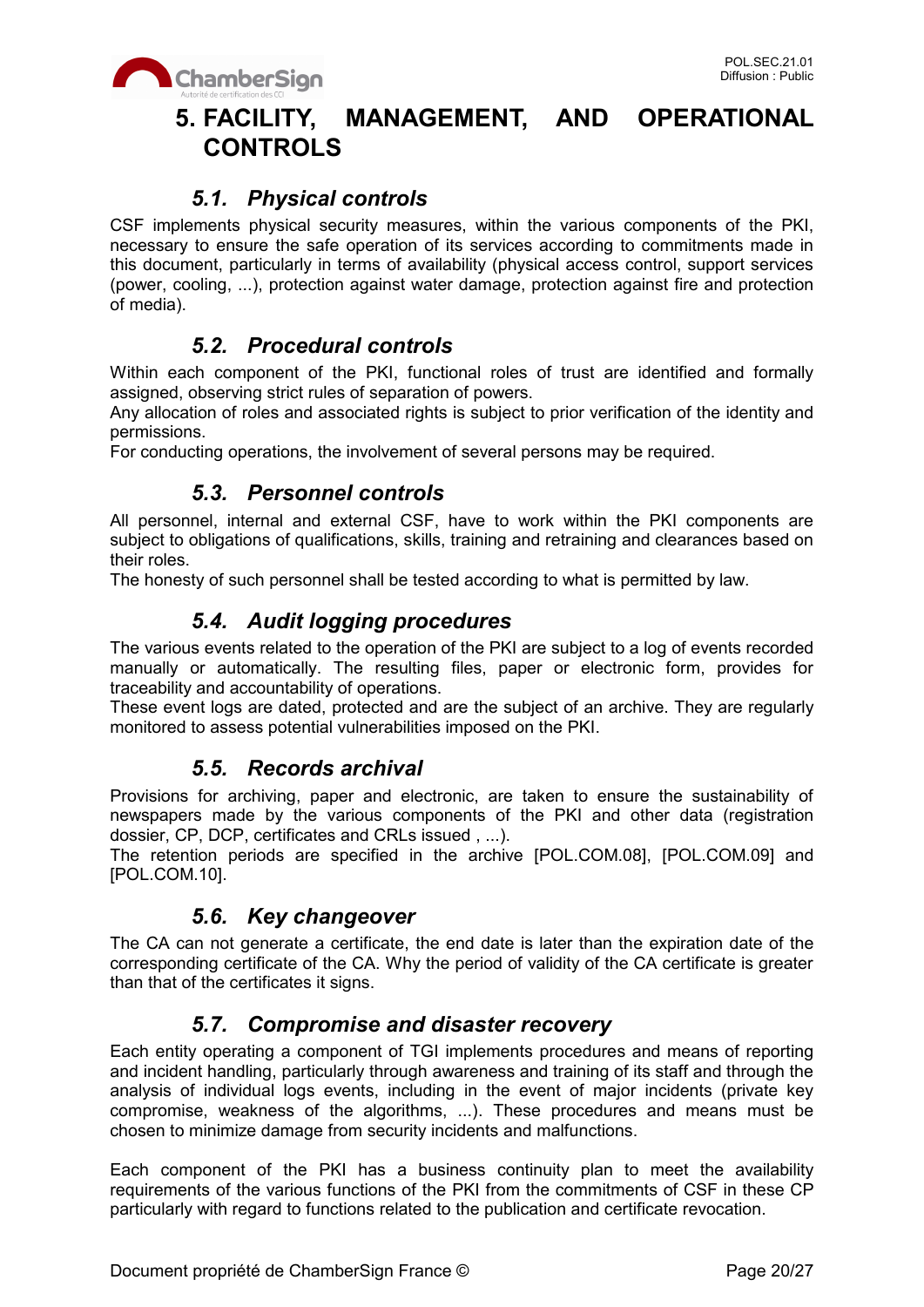

The different components of the PKI have the necessary means to ensure the continuity of their business in compliance with the commitments of these CP.

## *5.8. CA or RA termination*

One or more components of the PKI, or all of the PKI, may have to retire or transfer to another entity for various reasons.

CSF will implement the measures required to achieve at least the continuity of archiving information and continuity of revocation services.

CSF has made arrangements to cover the costs for meeting these minimum requirements in case CSF would be bankrupt or for other reasons is unable to cover these costs by itself, this, as much as possible, depending on constraints of the legislation applicable in bankruptcy.

To the extent that the proposed changes may affect the commitments vis-à-vis holders or users of certificates, the CSF will advise as soon as necessary and, at least, under the period of one month. Similarly, CSF inform the public authorities concerned.

## **6. TECHNICAL SECURITY CONTROLS**

## *6.1. Key pair generation and installation*

The key pairs are generated carriers in the material cryptographic media under the control of the holders thereof. To certify the public keys are transmitted to the PKI protected so as to guarantee the origin and to ensure its integrity.

The root certificate of the PKI be downloaded from the website ChamberSign.

The user can check the fingerprint of the root certificate on the secure site https://www.keymanagement.chambersign.fr CSF or contact by phone.

## *6.2. Private Key Protection and Cryptographic Module Engineering Controls*

The cryptographic media carriers are subject to qualification by ANSSI the level required by the RGS.

Private keys carriers are not subject to any receivership and no backup.

Media containing cryptographic keys private carriers are activities that result in the seizure of an activation code (PIN) fully controlled by the carrier and he must keep secret.

## *6.3. Other aspects of key pair management*

Public keys are archived carriers as part of the archiving of certificates. The key pairs and certificates of carriers have a lifespan of three years.

## *6.4. Activation data*

Activation data correspond to the PIN encryption supports, which are customized by the holders when customizing their support and they shall not communicate to anyone. The different components of the PKI have no time to read this code.

## *6.5. Computer security controls*

Within the various components of the PKI, the security measures relating to computer systems meet the security objectives that result from risk analysis conducted in each component.

## *6.6. Life cycle technical controls*

Implementing a system to implement the components of the PKI is documented. System components of the PKI and any changes and upgrades are documented and controlled. The security objectives are defined in the phases of specification and design. Systems and products used are reliable and are protected against modification.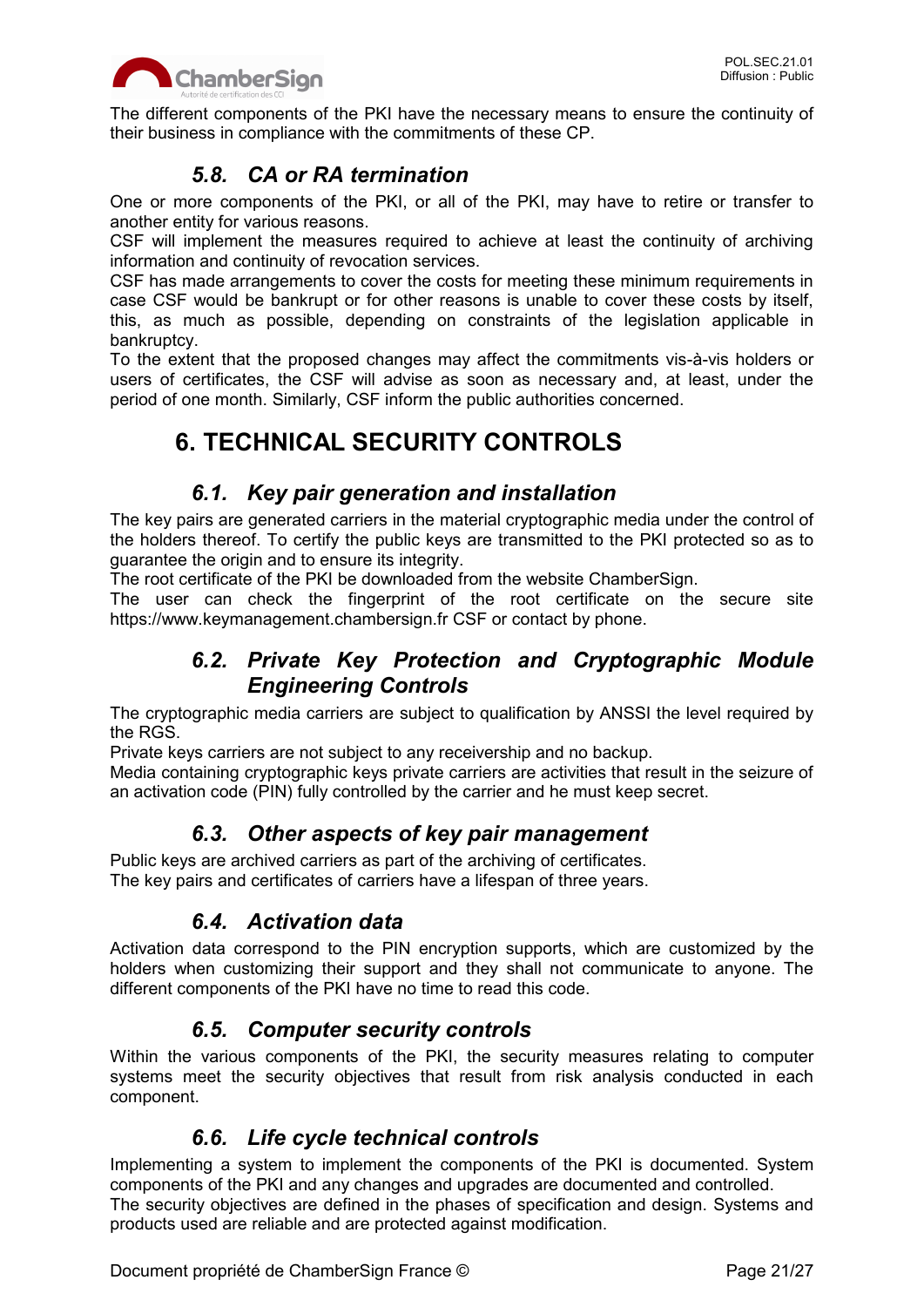

## *6.7. Network security controls*

The interconnection to public networks is protected by security gateways configured to accept only the protocols necessary for the operation of the component within the PKI. The components of the local area network (routers, for example) are kept in a physically secure environment and that the configurations are periodically audited to verify compliance with the requirements specified by CSF.

## *6.8. Time-stamping*

The dating of events in the PKI uses the system time of the PKI by providing clock synchronization systems TGI them, at least to the nearest minute, and from a reliable source of time UTC, at least to the nearest second. For transactions made offline (eg administration of a CA Root), the synchronization accuracy relative to UTC time is not required. The system may order the events with sufficient accuracy.

## **7. CERTIFICATE, CRL, AND OCSP PROFILES**

The profiles of certificates, CRLs are defined in [INF.INF.05].

## **8. COMPLIANCE AUDIT AND OTHER ASSESSMENTS**

This chapter deals only with audits and evaluation of CSF responsibility to ensure the proper functioning of the PKI and does not address qualification audits governed by legal regulations.

## *8.1. Frequency or circumstances of assessment*

Before the first use of a component of the PKI or following any significant change in a component, CSF performs a check of this component. CSF also conducts regular compliance monitoring of its entire PKI, at least once two years.

## *8.2. Identity/qualifications of assessor*

The control component is assigned to a team of CSF competent auditors in security and information systems in the field of activity of the controlled component.

## *8.3. Assessor's relationship to assessed entity*

The audit team may not belong to the entity operating the controlled component of the PKI, whatever that component, and is duly authorized to perform the checks required.

## *8.4. Topics covered by assessment*

Compliance checks involve a component of the PKI (spot checks) or the whole architecture of the PKI (periodic checks) and are designed to verify compliance with the commitments and practices defined in these CP and in responds that the CPD as well as elements thereunder (operational procedures, resources used, etc..).

## *8.5. Actions taken as a result of deficiency*

Following a compliance check, the audit team travels to CSF of the following notice: "success", "failure", "TBC". CSF takes, and caught, the necessary measures according to the conclusions of the examination.

## *8.6. Communication of results*

The results of compliance audits are made available to the qualification body in charge of the qualification of CSF.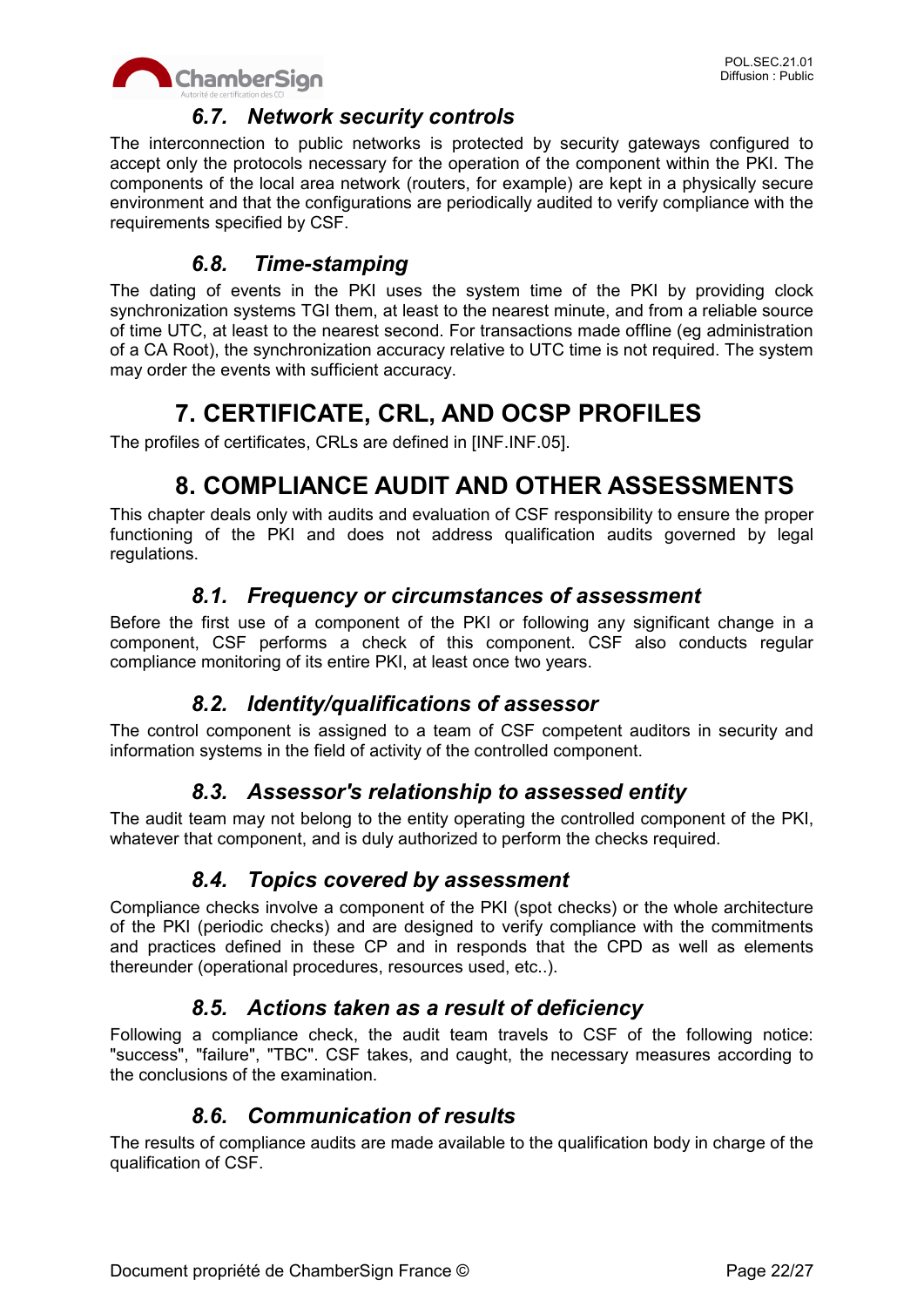

## **9. OTHER BUSINESS AND LEGAL MATTERS**

## *9.1. Fees*

## **9.1.1. Certificate issuance or renewal fees**

See [POL.COM.08], [POL.COM.09] and [POL.COM.10] and the pricing policy of CSF.

## **9.1.2. Certificate access fees**

N/A.

## **9.1.3. Revocation or status information access fees**

Access to status information of certificates is free.

#### **9.1.4. Fees for other services**

See [POL.COM.08], [POL.COM.09] and [POL.COM.10] and the pricing policy of CSF.

## **9.1.5. Refund policy**

N/A.

## *9.2. Financial responsibility*

## **9.2.1. Insurance coverage**

See [POL.COM.08], [POL.COM.09] and [POL.COM.10].

### **9.2.2. Other assets**

See [POL.COM.08], [POL.COM.09] and [POL.COM.10].

## **9.2.3. Insurance or warranty coverage for end-entities**

See [POL.COM.08], [POL.COM.09] and [POL.COM.10].

## *9.3. Confidentiality of business information*

## **9.3.1. Scope of confidential information**

The following information is considered confidential are subject to adequate protection procedures:

- the non-public of the CPD of KT,
- the CA's private key, components and certificate holders,
- activation data associated with the CA private keys and holders,
- all the secrets of the PKI.
- event logs of the components of the PKI,
- the registration records of carriers,
- the causes of revocation, unless explicitly granted the wearer.

## **9.3.2. Information not within the scope of confidential information**

N/A.

#### **9.3.3. Responsibility to protect confidential information**

Confidential information is not accessible (eg, private keys carriers that are decrypted form only within the cryptographic card holders) or are accessible only to people justifying the need to know and properly authorized (eg, parts of "secrets PKI").

Document propriété de ChamberSign France © Page 23/27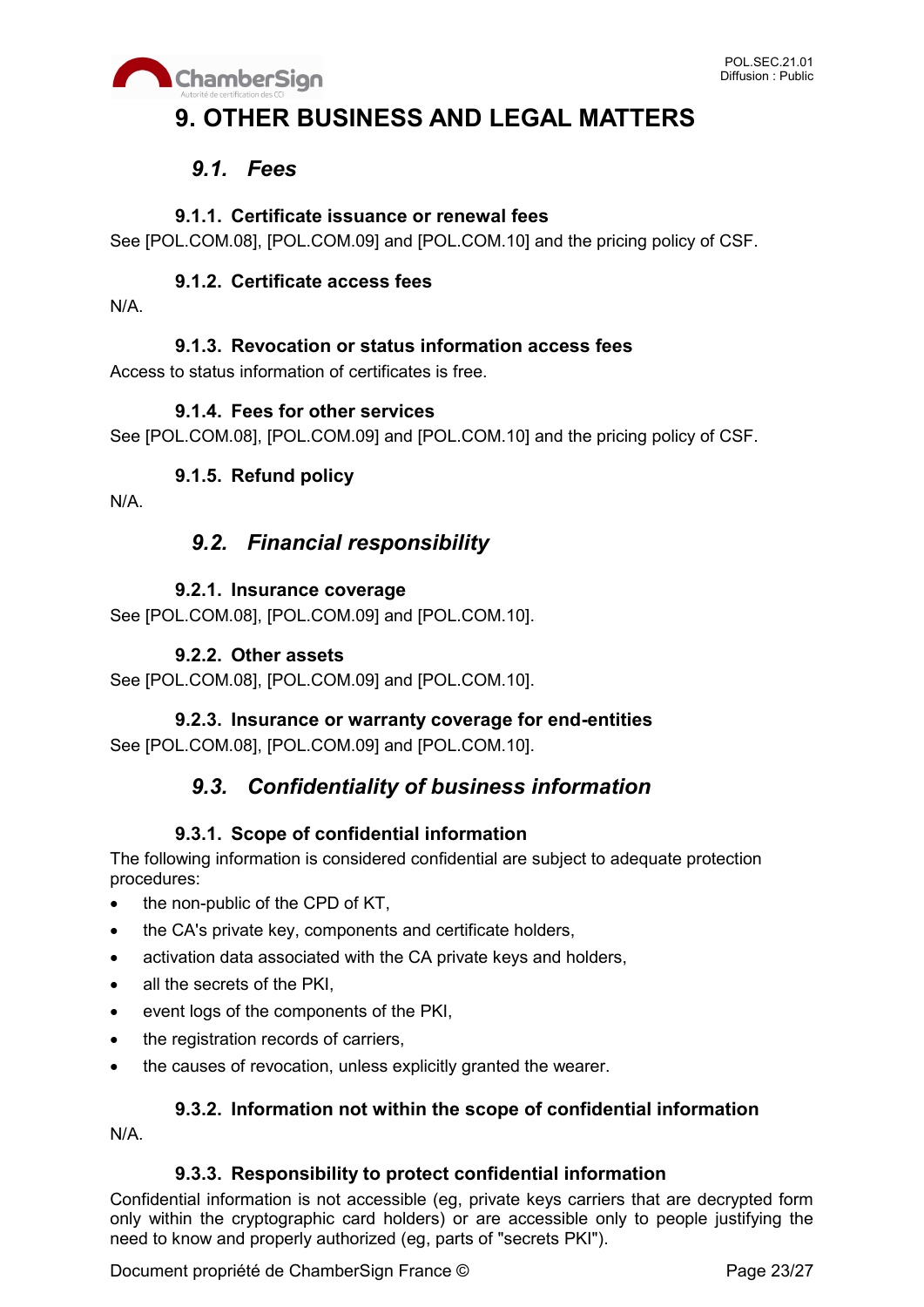

## *9.4. Privacy of personal information*

### **9.4.1. Privacy plan**

The personal information are explicitly identified and procedures are subject to adequate protection, in compliance with applicable legal and regulatory requirements. See [POL.COM.08], [POL.COM.09] and [POL.COM.10].

#### **9.4.2. Information treated as private**

All registration data carriers are considered personal.

#### **9.4.3. Information not deemed private**

N/A.

#### **9.4.4. Responsibility to protect private information**

See laws and regulations. On French territory, including statements see processing of personal data are doing with the CNIL.

#### **9.4.5. Notice and consent to use private information**

Accordance with national laws and regulations, particularly on French territory, the personal information submitted by carriers in CSF are disclosed or transferred to third parties except in the following cases: prior consent of the holder, court order or other legal authority.

#### **9.4.6. Disclosure pursuant to judicial or administrative process**

See laws and regulations.

#### **9.4.7. Other information disclosure circumstances**

N/A.

## *9.5. Intellectual property rights*

See [POL.COM.08], [POL.COM.09] and [POL.COM.10].

## *9.6. Representations and warranties*

#### **9.6.1. CA representations and warranties**

Under these CP, and the area they cover (see sections 1.3 and 1.4 above), CSF ensures compliance with the commitments described in this document and in [POL.COM.08], [POL.COM.09] and [POL.COM.10].

#### **9.6.2. RA representations and warranties**

See section 9.6.1.

**9.6.3. Subscriber representations and warranties** See [POL.COM.08], [POL.COM.09] and [POL.COM.10].

**9.6.4. Relying party representations and warranties** See [POL.COM.08], [POL.COM.09] and [POL.COM.10].

#### **9.6.5. Representations and warranties of other participants** See [POL.COM.08], [POL.COM.09] and [POL.COM.10].

## *9.7. Disclaimers of warranties*

See [POL.COM.08], [POL.COM.09] and [POL.COM.10].

Document propriété de ChamberSign France © Page 24/27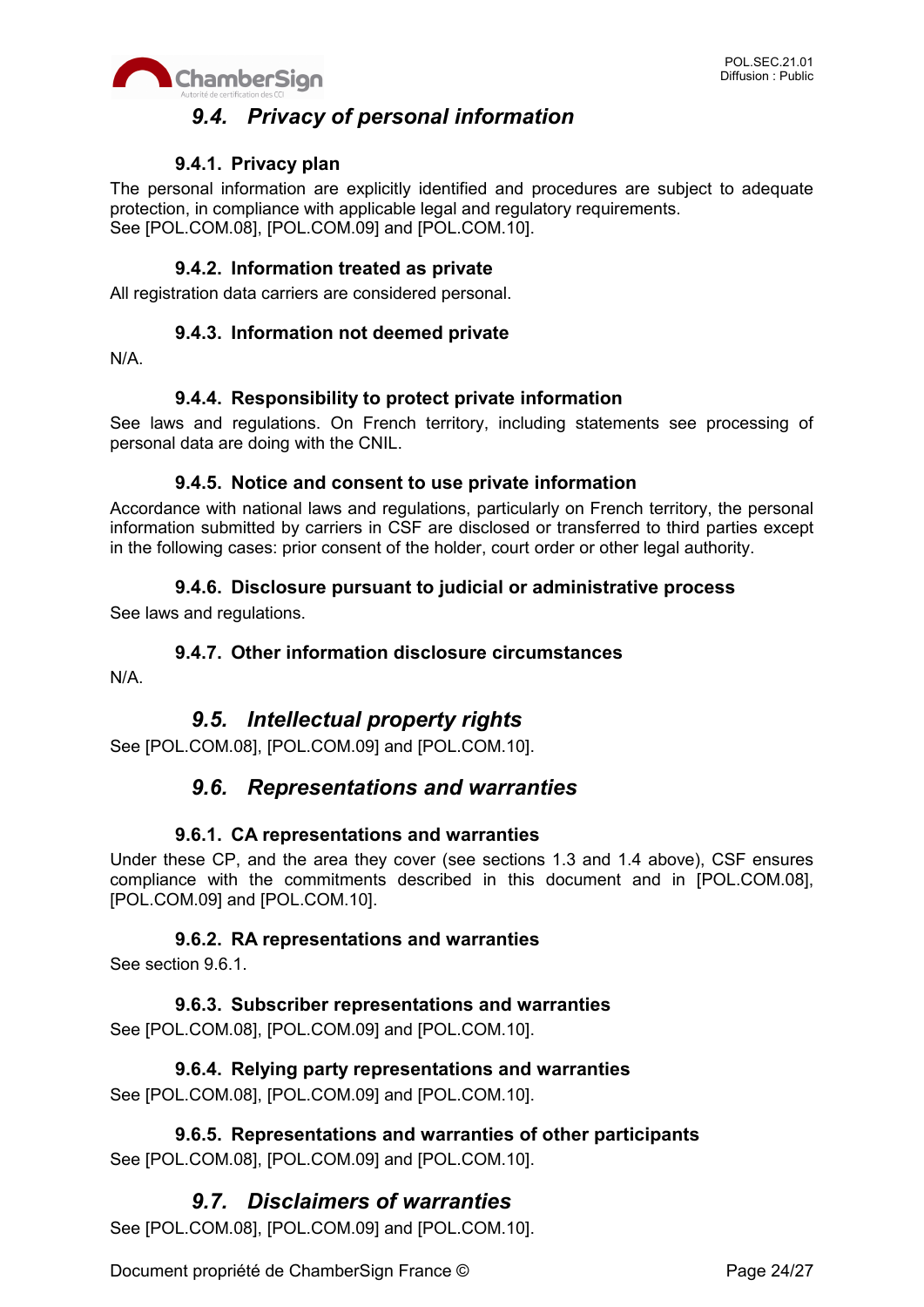

## *9.8. Limitations of liability*

See [POL.COM.08], [POL.COM.09] and [POL.COM.10].

## *9.9. Indemnities*

See [POL.COM.08], [POL.COM.09] and [POL.COM.10].

## *9.10. Term and termination*

#### **9.10.1. Term**

Each of these CP applies until the end of life of the last certificate issued under the considered CP.

#### **9.10.2. Termination**

Cessation of activity of the PKI, scheduled or following a disaster, the end result of validity of these CP.

#### **9.10.3. Effect of termination and survival**

The expiry of these CP cancels the commitments of CSF that are worn, with the exception of clauses dealing with end of life of the PKI, archiving and transfer activity.

## *9.11. Individual notices and communications with participants*

In case of change of any kind in the composition of the PKI, CSF will:

- later than one month before the start of the operation, to validate this change through technical expertise to assess the impacts on the quality and safety functions of the PKI and its various components.
- later than one month after the end of the operation, inform, where appropriate, the qualification body.

## *9.12. Amendments*

#### **9.12.1. Procedure for amendment**

The CP are regularly reviewed to ensure compliance with changes in both technical (standards, reference, ...) and legal (laws, regulations, ...).

#### **9.12.2. Notification mechanism and period**

Any new version is available in electronic format on the website of CSF upon approval by the Directorate of CSF.

It shall take effect upon its publication.

#### **9.12.3. Circumstances under which OID must be changed**

The OID of each of these CP contain the major version number. Any significant change in the CP, in particular changes affecting existing certificates involves changing the major version number and therefore, an evolution of the OID.

## *9.13. Dispute resolution provisions*

See [POL.COM.08], [POL.COM.09] and [POL.COM.10].

## *9.14. Governing law*

See [POL.COM.08], [POL.COM.09] and [POL.COM.10].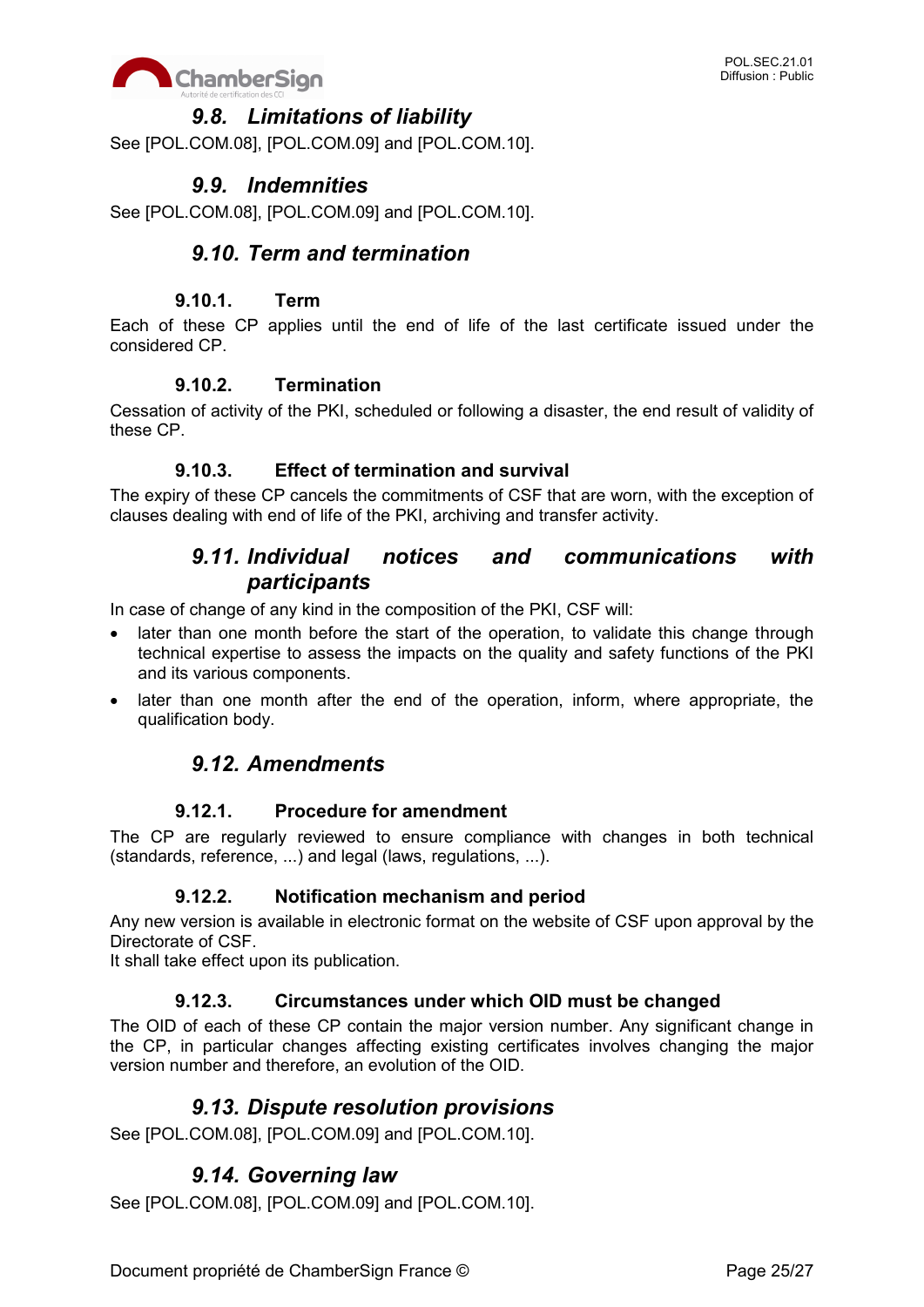

## *9.15. Compliance with applicable law*

See [POL.COM.08], [POL.COM.09] and [POL.COM.10].

## *9.16. Miscellaneous provisions*

#### **9.16.1. Entire agreement**

See [POL.COM.08], [POL.COM.09] and [POL.COM.10].

### **9.16.2. Assignment**

See section 5.8 above.

#### **9.16.3. Severability**

Should any provision of these CPs would prove to be invalid under applicable law, this does not challenge the validity and enforceability of any remaining provisions.

#### **9.16.4. Enforcement (attorneys' fees and waiver of rights)**

See [POL.COM.08], [POL.COM.09] and [POL.COM.10].

#### **9.16.5. Force Majeure**

Are considered acts of God all those usually used by the French courts and any other agreements that could bind the parties.

## *9.17. Other provisions*

See [POL.COM.08], [POL.COM.09] and [POL.COM.10].